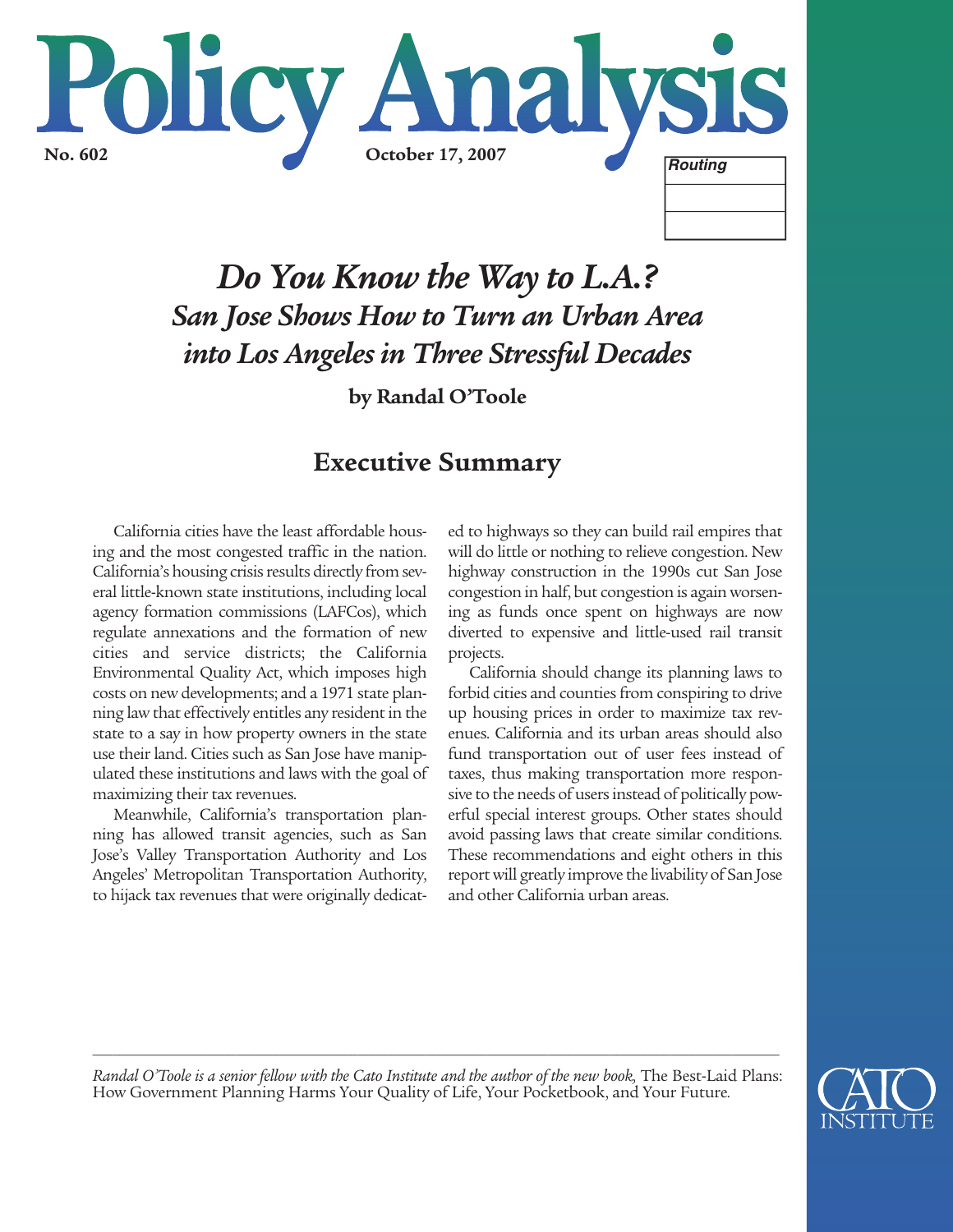**Plans intended to save San Jose from becoming like Los Angeles have instead made San Jose more like Los Angeles than almost any other urban area in the U.S.**

#### **Introduction**

*California is a garden of Eden, A paradise to live in or see; But believe it or not, you won't find it so hot If you ain't got the do re mi.*

—Woody Guthrie

California's scenic beauty, mild climate, and economic opportunities have attracted more than 36 million people. But, as suggested by Woody Guthrie's song, California's economic opportunities have been restricted by the state's high cost of living. Most notably, California cities have the least-affordable housing and worst traffic congestion in the country.

The experience of San Jose, the self-proclaimed capital of Silicon Valley, reveals how California achieved these dubious rankings. Amid some of the fastest-growing industries in the world, San Jose should be one of the fastest-growing urban areas in the country. Thanks to growth-stifling plans and regulations, however, it is one of the slowest.

For example, during the 1990s—a period of wild growth in the high-tech sector—the San Jose urban area grew by a paltry 0.7 percent per year. By comparison, the Las Vegas urban area grew by 6.5 percent per year, Atlanta by 5.0 percent, Phoenix by 3.8 percent, and Houston by 2.8 percent. Indeed, some 250 U.S. urban areas, including Philadelphia, Indianapolis, and even Baltimore, grew faster than San Jose in the 1990s.<sup>1</sup>

The plans and rules that have inhibited San Jose's growth were supposed to keep the region livable, reduce urban-service costs, and save San Jose from becoming like Los Angeles, the nation's most-congested and most-polluted urban area. Instead, these plans have made San Jose unaffordable, congested, and heavily taxed. Ironically, they have also made San Jose more like Los Angeles than almost any other urban area in the United States.

San Jose's slow growth is not simply the result of a debate over growth vs. livability. Instead, it is the product of several littleknown institutions that are somewhat peculiar to California politics. Two such institutions are the local agency formation commission (LAFCo) and the congestion management agency (CMA).

A 1963 California law required almost every county in the state to form a LAFCo to oversee city incorporations, annexations, and the formation of service districts. Each LAFCo is generally run by a board dominated by members of the various city councils in the county. Because these city governments have an interest in keeping the taxes generated by growth within their boundaries, they have effectively become a tool to use against so-called sprawl, that is, suburban development outside a city's limits. The result is that California's urban areas are the densest, most-congested, and least-affordable housing markets in the United States.

Meanwhile, CMAs, which were conceived in 1990 with the aim of reducing congestion, have been used in San Jose and other California regions in ways that actually increase congestion. In 1984, voters in Santa Clara County (where San Jose is the county seat) agreed to a one-half-cent sales tax to be spent on new highways. In 1990, California voters agreed to increase gasoline taxes by nine cents per gallon. That ballot measure also required every urban county to create a CMA that would spend the county's share of the gas tax to relieve congestion. In 1995, Santa Clara County merged its CMA with the county's transit agency to create the Santa Clara Valley Transportation Authority. The CMAs for Los Angeles, Yolo, and other counties are also run by or closely linked to those counties' transit agencies.<sup>2</sup>

These linkages create a conflict of interest that leads the transit agencies to use their authority as the county CMA to capture transportation funds for transit projects rather than for highways. Nearly all California gasoline taxes are dedicated to highways. But between 1995 and 2000, the Santa Clara VTA successfully transferred 100 percent of the one-half-cent sales tax from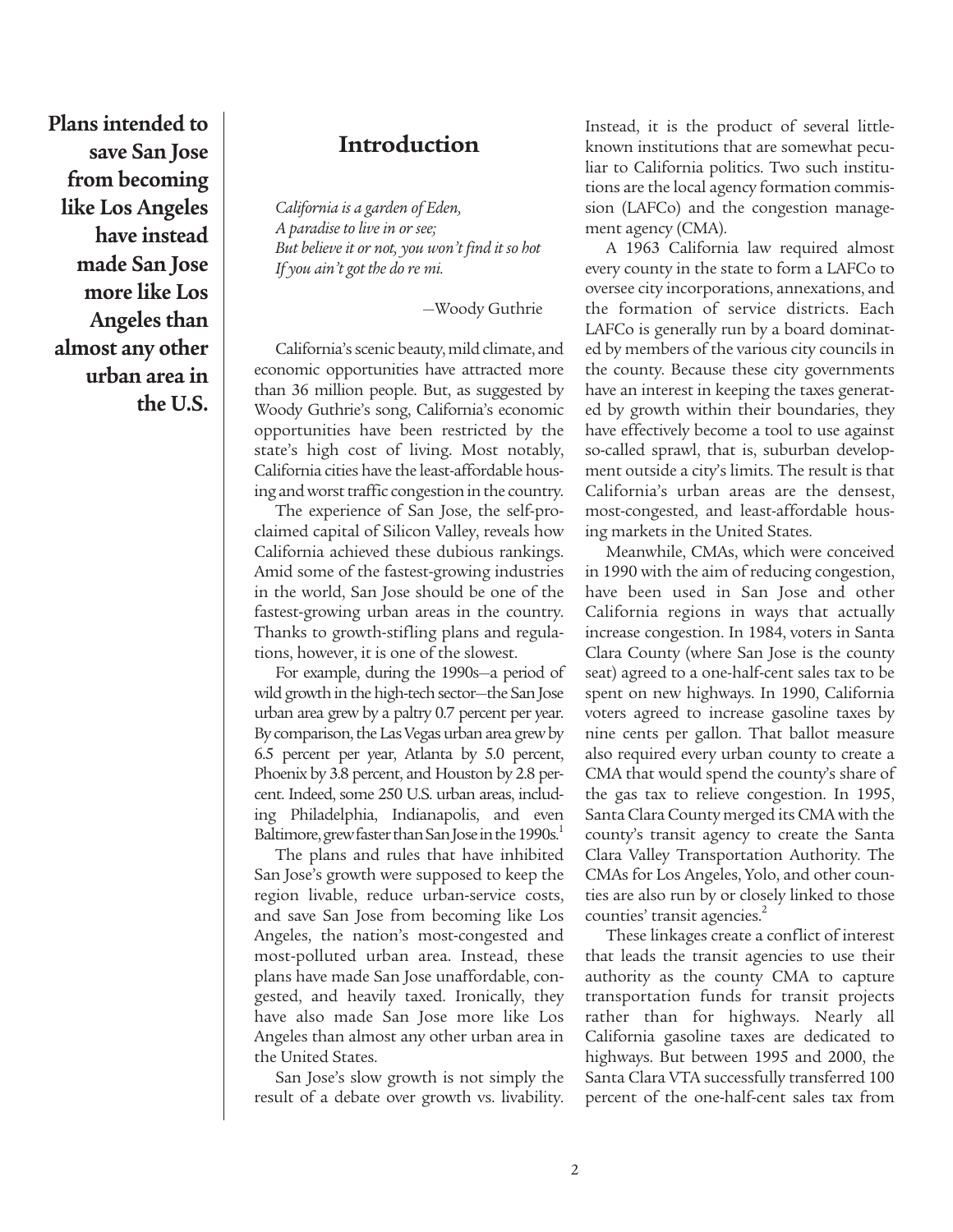highways to transit. Now the San Jose region is poised to spend more than 80 percent of its transportation funds on the 1 percent of travel in the region that goes by transit.

Paradoxically, VTA is now both awash with money for capital improvements and suffering from one financial crisis after another due to a shortage of funds to operate the expensive transit system it is building. The result has been a 34-percent decline in transit ridership and several investigations suggesting that VTA deserves the title of the nation's worst-managed transit agency.

No-growth and slow-growth advocates certainly played a role in inhibiting San Jose's growth. But they probably would not have succeeded were it not for the LAFCos and CMAs that, ironically, were designed to facilitate growth and relieve congestion. California should eliminate LAFCos, separate CMAs from transit agencies, and reduce other regulations so that San Jose and other regions in the state can recover from the detrimental effects of the no-growth plans that have devastated these regions' economies.

#### **The Developer's Paradise**

San Jose is California's oldest city, founded on the banks of the Guadalupe River by Spanish colonists in 1777. With a population of under 2,500 people in 1850, the city served as the state's first capital. However, it was quickly eclipsed by San Francisco, which in 1850 had an estimated 25,000 people and by 1870 had 149,000 people to San Jose's 9,000.

In 1950, San Francisco was still eight times larger than San Jose, and Oakland was four times larger. In the next two decades, however, San Jose became "the focus of urbanization in the San Francisco Bay Area."<sup>3</sup> By 1970, it housed more people than Oakland, and by the late 1980s, its population surpassed San Francisco's.4

This growth is often credited to one man: A. P. "Dutch" Hamann, San Jose's city manager from 1950 through 1969. When the city council hired him in 1950, Hamann was an auto company middle manager with no professional experience in municipal affairs.<sup>5</sup> Yet he had a firm idea of what a city should look like, and he made San Jose in that image.

Hamann grew up in Orange County, one of the few urban areas in America that is more often referred to by its county name rather than a city name because it has no dominant, central city. Hamann believed urban areas should focus on one city, and he made San Jose into the central city for the urban area that grew in Santa Clara County at the south end of San Francisco Bay.<sup>6</sup>

When Hamann took the reins, San Jose was a town of 95,000 people at the center of the productive Santa Clara Valley, a broad area of flat land that contained more than 100,000 acres of orchards served by San Jose canneries.<sup>7</sup> With the Guadalupe River, Coyote Creek, and some smaller creeks draining into San Francisco Bay on the north, the Santa Clara Valley was surrounded by the Santa Cruz Mountains on the west and south and the Diablo Mountains on the east.

One of the first things Hamann did after taking the city manager job was persuade the city's voters to issue bonds, backed by their property taxes, to build a sewage treatment plant to handle all the waste generated by the canneries and other industry, not to mention the people. Once in control of the largest sewage facility in the county, Hamann began an aggressive program of annexation to fully utilize and more easily pay for the plant.

Hamann would identify places of likely growth and send his staff door to door, persuading farmers and other residents to be annexed by San Jose. Some later claimed they felt coerced, but formally, at least, most of the annexations were voluntary. In the century before Hamann was hired, San Jose had annexed only 42 parcels of land. But in the 1950s the San Jose city council approved 491 annexations, and in the 1960s another 886, increasing the size of the city from 17 square miles in 1950 to 136 square miles in 1970. $8$ 

Not everyone wanted to be annexed. At least three cities in Santa Clara County incorporated just to avoid being annexed by San

**Under city manager "Dutch" Hamann, San Jose grew from 17 square miles in 1950 to 136 square miles in 1970.**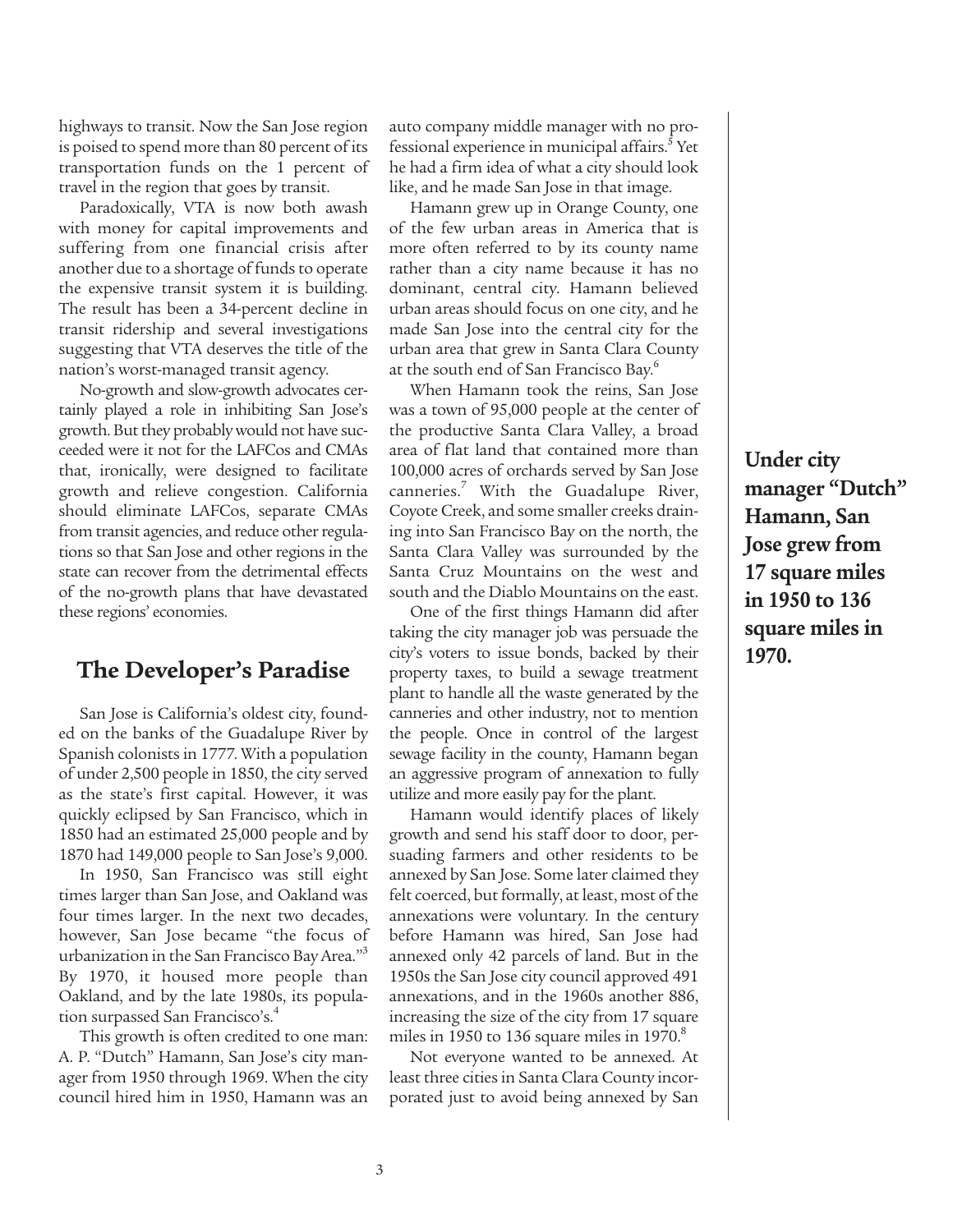Jose. Hamann tried to persuade the incorporated cities of Alviso and Milpitas to merge with San Jose, succeeding in the case of Alviso but not Milpitas.<sup>9</sup>

According to a 1967 planning document, "Basic council policy has been . . . continued expansion of the city limits on the valley floor and surrounding hills until reaching the boundary of another city or a limiting topographical feature."10 One result was that San Jose's boundary became highly irregular, with narrow fingers stretching off in several directions, detached parcels, and pockets of unincorporated neighborhoods that resisted annexation and, to this day, are entirely surrounded by the city. By 1970, San Jose was bordered by Santa Clara, Cupertino, Los Gatos, and several other cities on the west, and by San Francisco Bay and Milpitas on the north, but it still had plenty of room to grow toward the east and south.

Once parcels were annexed, Hamann created a "developer's paradise" by being flexible about land uses. "By and large," says one history book, "the city let developers do what they wanted wherever they wanted to do it."<sup>11</sup> Though this seems heretical today, in the 1950s it seemed perfectly natural to let property owners decide how to use their land. Hamann also knew that developers, who were putting their own money and reputations on the line with each new project, had a much better idea of what potential buyers and renters wanted and needed than did city managers and planners.

Prompted by state and federal requirements, Hamann wrote a master plan for the city, but it was fairly general.<sup>12</sup> The city used zoning, but promised developers "an almost 100 percent probability of favorable rezoning" whenever they wanted a different use than the city had contemplated.<sup>13</sup>

To serve the region's transportation needs, Hamann urged the state of California to build more freeways connecting San Jose with San Francisco and other areas, while he discouraged the city of San Jose from joining the Bay Area Rapid Transit district. "A radial and circumferential system of freeways and

thoroughfares for the entire San Jose metropolitan area may be of greater value and significance than participating in a rapid transit system which can serve only to shorten the distance between the San Jose urban center and San Francisco by a few minutes at best," says the 1957 master plan, likely written by Hamann himself. In 1963, the San Jose city council formally rejected the offer to be part of the BART district.<sup>14</sup>

Hamann's use of capital improvement funds raised more questions. To entice people to accept annexation, San Jose often promised that they would receive sewer and other services at no capital cost. Since voters in the rest of the city had voted to tax themselves to pay those capital costs, in effect existing residents were subsidizing growth. Hamann argued that, in the long run, the taxes paid by the new areas would make up for the loss. While such subsidies might have been necessary to achieve Hamann's annexation goals, they fueled an opposition movement that eventually proved Hamann's undoing.15

#### **The Costs-of-Sprawl Myth**

It isn't clear today just how much taxpayers were actually subsidizing development in Hamann's San Jose. City property tax rates in San Jose were higher than average, but not the highest, in Santa Clara County.<sup>16</sup> Tax rates today are about the same, per thousand dollars of property value, as they were in Hamann's time; but given that property values have increased far more than inflation, the tax burden on homeowners today is far greater than it was then.<sup>17</sup>

If there were subsidies—that is, if Hamann really was using taxes from existing residents to pay the capital costs of facilities needed for new development—the appropriate remedy would have been to make sure that developers paid the full costs of the services they used. California developers often created special improvement districts that allowed homebuyers and other property owners to pay the capital costs of water, sewer, and

**It may seem strange today, but in the 1950s it seemed perfectly natural to let property owners decide how to use their own land.**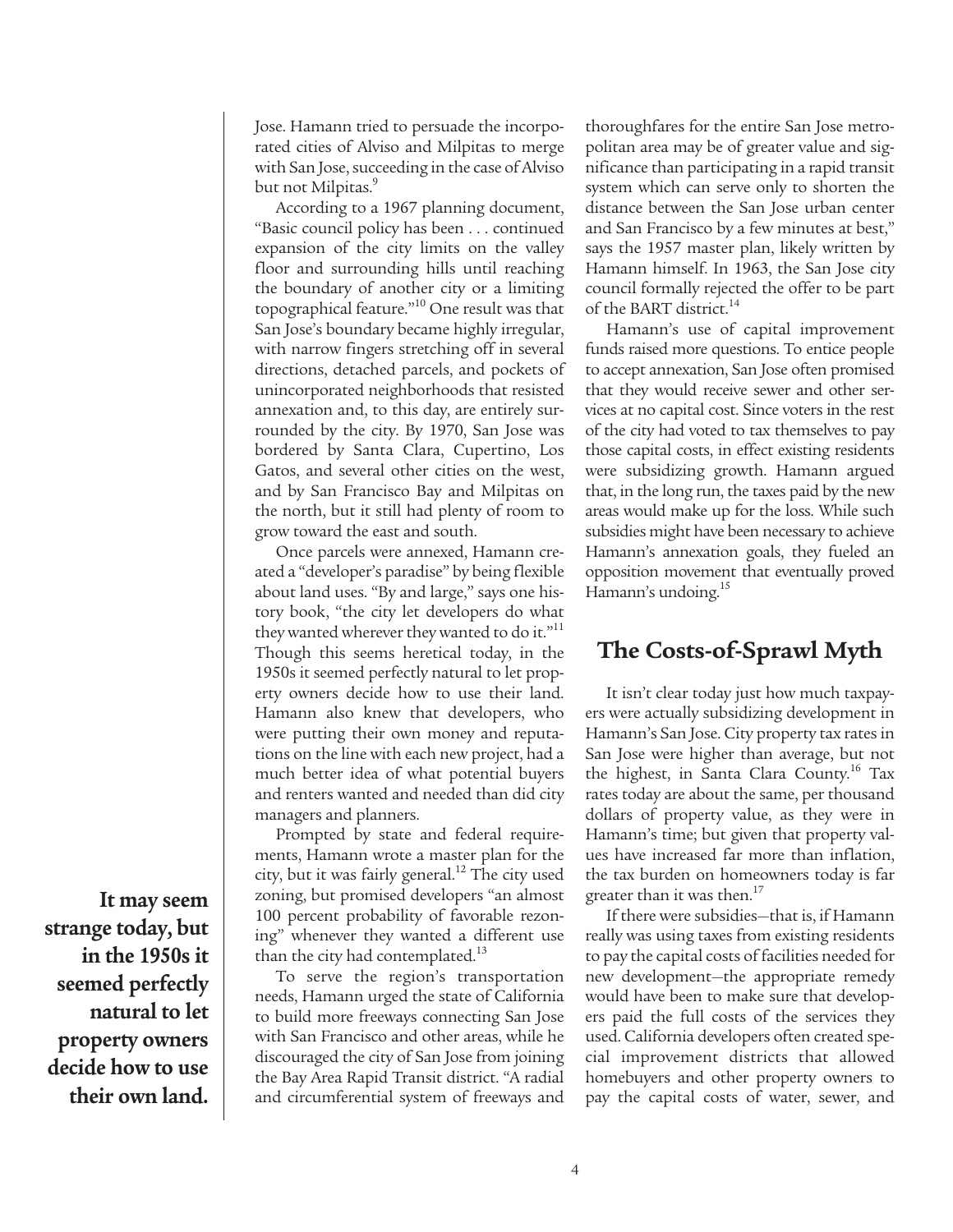other facilities over a number of years. Such districts ensured that these capital costs would not reduce housing affordability by increasing the cost of new, and by extension, existing housing.

This tax issue reflects a larger issue raised by a highly influential 1973 study titled *The Costs of Sprawl.*<sup>18</sup> Commissioned by the federal Council on Environmental Quality, this study claimed that low-density suburban development imposed higher urban-service costs on cities than higher-density developments. This conclusion, however, had three weaknesses.

First, the study was based almost entirely on hypothetical data. When a researcher at Duke University looked at the real world to compare urban-service costs in high- and low-density areas, she found that higher densities meant higher costs.<sup>19</sup>

Second, the study compared standardsized suburban homes in the low-density case with smaller apartments in the high-density case. Much of the difference in calculated costs resulted from the greater square footage of the suburban dwellings, not the area of land being used for development.

Third, the study compared a low-density "greenfield" development (that is, a development on undeveloped property) with a highdensity greenfield project. However, the antisprawl alternative was not high-density greenfield development but high-density infill development within existing cities, which can be much more expensive. As urban researchers at Massachusetts Institute of Technology observed, "the cost of creating an additional unit of sewage or water-carrying capacity may be much higher than the unit cost of existing capacity if the old sewage or water lines must be dug up and replaced with larger ones."<sup>20</sup>

Recently, researchers at Rutgers University attempted to remedy the first two of these weaknesses with an in-depth update titled *The Costs of Sprawl 2000.* They concluded that lowdensity suburban development imposes on cities about \$11,000 per home more in urbanservice costs than does more compact development. $^{21}$  If true, the way to deal with that, as in the case of Hamann's alleged subsidy, is to create a special district and have the homeowners pay the amortized costs over time.

In 2005, the median home in Santa Clara County cost \$797,000, which was 7.5 times the median family income in the county. If median home prices had been only 3.1 times median family incomes, the national average for that year, the median San Jose home would have cost only  $$331,000.<sup>22</sup>$  In an effort to save new homebuyers \$11,000 per home, San Jose's growth management was costing *all* homebuyers an average of more than \$400,000 per home—hardly a sensible policy.

#### **The Anti-Sprawl Movement**

The tax question was only one of several arguments put forth by no-growth advocates who began to challenge Hamann's policies in the early 1960s. Most of their other arguments centered on sprawl and its effects on farmlands, recreation and natural areas, air pollution, and traffic congestion. A 1971 book on the causes and effects of urban sprawl in San Jose listed these negative effects of sprawl: "for the tax-paying resident, ... his taxes rise, his health suffers, his access to nature is reduced, and his recreational opportunities are diminished."<sup>23</sup>

In a sense, growth was its own undoing. As one history book notes, "The very people who had been brought to the city by growth began to question that ethic."<sup>24</sup> In 1962, San Jose voters elected a no-growth minority to the San Jose city council. In 1969, that minority became a majority—and Hamann retired rather than work with a council with which he disagreed.

Over the next five years, this new city council wrote a much stricter plan. It was not a nogrowth plan, but it was a no-sprawl plan. The centerpiece of the plan was an urban-growth boundary that specifically excluded from development all of the hillsides to the east of San Jose as being "too steep" to develop. In addition, two large chunks of flat land recently annexed by Hamann for future growth, Coyote Valley and South Alameda Valley, were classed

**To save homebuyers \$11,000 per house, San Jose's anti-sprawl plan costs homebuyers at least \$400,000 per home.**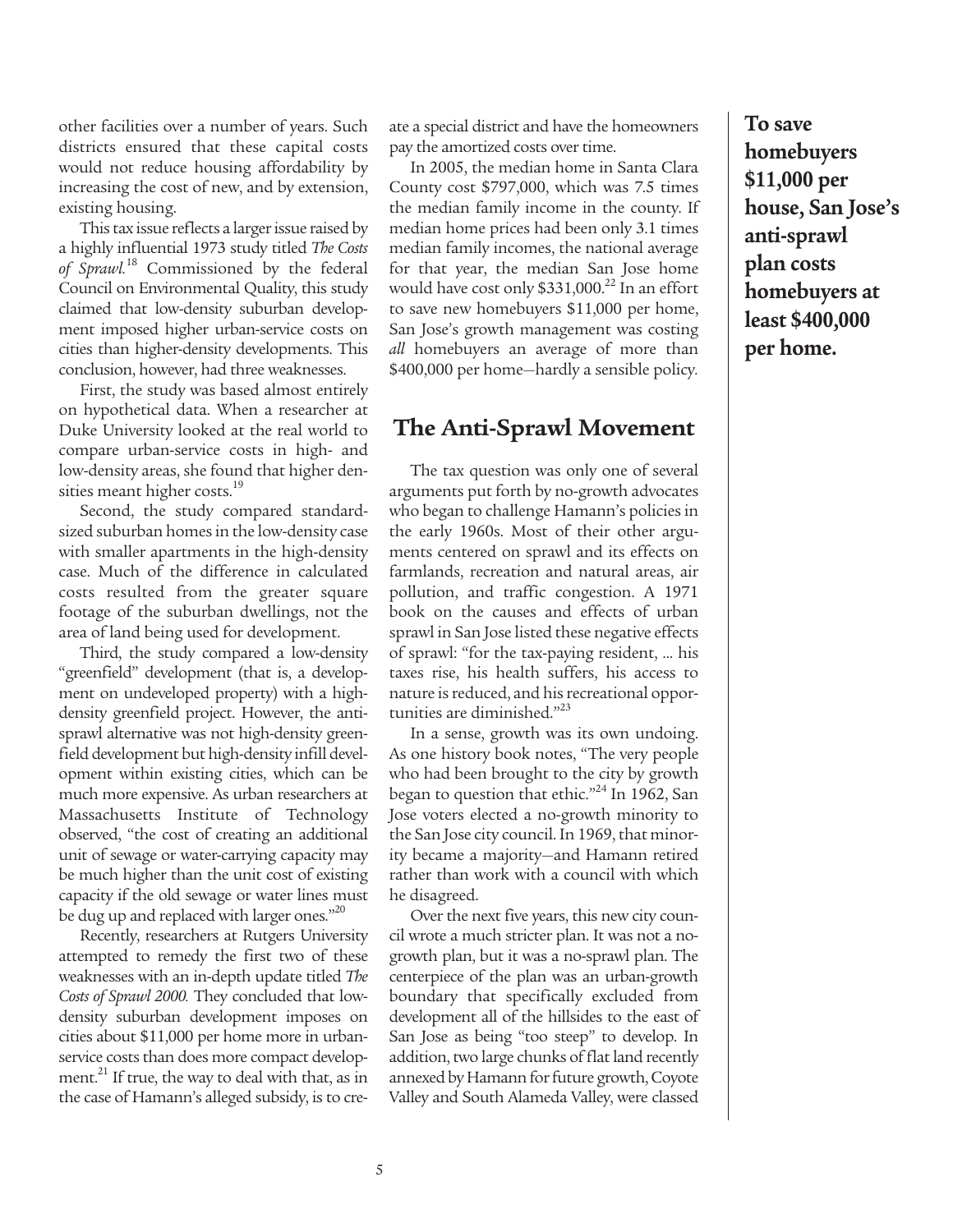**Urbanization is "not considered a threat to the nation's food production," says the U.S. Department of Agriculture.**

as "urban reserves." These were off limits to development until "the City's fiscal condition is stable, predictable and adequate" to finance such new development.<sup>25</sup>

The 1974 plan presumed that the city could control the rate of growth by limiting the amount of land available for development and the approval of building permits. The plan considered four alternative rates of growth: none (population stable at 643,000 people), moderate (increase to 795,000 in 1990), high  $(878,000)$ , and maximum  $(1,036,000)$ <sup>26</sup> The plan picked the moderate growth alternative, saying that the costs of more growth would be too high and that "the densities required to house the population within the valley floor excluding Coyote would be appreciably higher than current typical densities."<sup>27</sup>

San Jose also rejected Hamann's reservations about rail transit and jumped on the light-rail bandwagon that had been started by San Diego. Between 1984 and 2004, the region built 35 miles of light-rail lines. Now the city's boosters are trying to find the \$4.7 billion or more that will be needed to extend a BART line to San Jose.

#### **The Open Space Myth**

Perhaps the most persuasive argument in the anti-sprawler's rhetorical toolbox is the notion that urbanization threatens farms, forests, and open spaces. Ballot measures that seek to increase taxes to purchase parks and open spaces tend to win easy approval from voters.<sup>28</sup>

Yet America's farms, forests, and open spaces are not at risk from urban sprawl. The contiguous 48 states have about 920 million acres of private agricultural lands, 400 million acres of private forest lands, and another 400 million acres of federal lands, about half of which are forested and much of the rest of which qualify as range or agricultural lands. Only about 110 million acres are developed, and only about 70 million of those acres are considered urban.<sup>29</sup>

Urbanization is "not considered a threat to the nation's food production," says the U.S. Department of Agriculture.<sup>30</sup> One reason is that the per-acre productivity of many crops is growing faster than our population. Between 1982 and 2006, the per-acre yields of corn, cotton, rice, soybeans, potatoes, and sugar beats all grew faster than our population.<sup>31</sup> This growth is not over: hydroponic farming techniques can increase per-acre yields by another eight times or more.<sup>32</sup>

Another reason urbanization does not threaten farm production is that agricultural lands are in many ways interchangeable. The USDA divides American farmlands into croplands (about 400 million acres, about 30 million acres of which are in conservation reserves and not used for growing crops), pasturelands (about 120 million acres), and rangelands (about 400 million acres). $^{33}$  But those definitions are somewhat artificial, and most of the pasture and many of the rangelands could be used for crops with irrigation or other improvements.

Canadian urban planner Hans Blumenfeld observed that many countries that are short on land grow crops on land that the USDA would not even classify as suitable for agriculture. Japan and China terrace hillsides, for example, and the Netherlands has reclaimed tidal flats. It would be less expensive to transform "an acre of class 3 or 4 farmland into class 1 or 2 by soil improvement, drainage, or irrigation," Blumenfeld pointed out, than it would be to impose higher housing costs on homebuyers.<sup>34</sup>

Forest productivity is similarly unthreatened by urbanization. Even though the U.S. population has nearly quadrupled since 1900, the efficiency with which wood products' firms use wood has increased so much that total timber consumption is about the same now as then. $35$  Ironically, considering that the automobile is blamed for sprawl, by replacing the horse, the automobile allowed landowners to restore more than 80 million acres of forestlands that had once been cleared for horse pasture.<sup>36</sup>

Rural open space is also abundant in every American state. As of 1997, New Jersey, the most developed state in the union, was more than 60 percent rural open space. Connecticut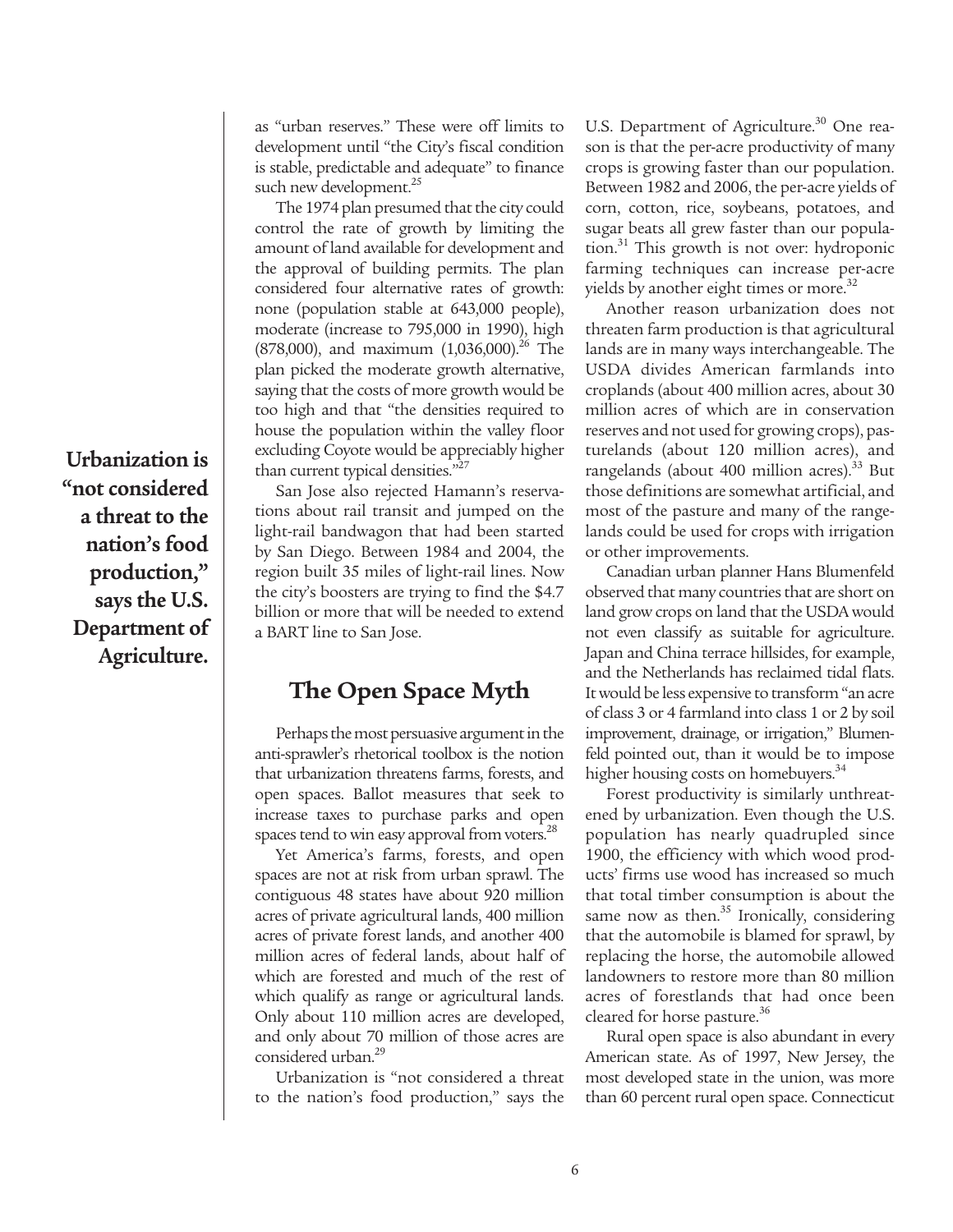was more than 70 percent rural, and every other state was more than 80 percent rural open space. On average, the United States was more than 95 percent rural open space, while California was 94.5 percent rural open space. $37$ 

Some regions might be short of *urban* open space, but the San Francisco Bay Area is not one of them. According to the Greenbelt Alliance, which supports more land preservation, more than one million of the 4.5 million acres in the nine-county Bay Area are preserved as parks and reserves. By comparison, only 761,000 acres have been urbanized. Any other urban area might be thrilled to have four acres of parks for every three developed acres, but this is not enough for the Alliance, which argues that hundreds of thousands of acres mostly acres just outside of urban-growth boundaries—are "at risk" of development.<sup>38</sup>

Using public resources to preserve open space in a state and country that are 94–95 percent open space is a tragic misplacement of priorities. Preserving open space through public funding and regulation discourages openspace advocates from making any effort to target high priority lands because of their value for wildlife, recreation, or other purposes. Instead, they simply want it all. State and local governments should get out of the business of

#### **Figure 1 Annual Population Growth**

 $\Omega$ 5,000 10,000 15,000 20,000 25,000 30,000 35,000 40,000 45,000 1950s 1960s 1970s 1980s 1990s 2000s City of San Jose San Jose Urbanized Area

Note: An urban-growth boundary and other planning restrictions imposed in the early 1970s effectively put a brake on growth in both the city of San Jose and the San Jose urbanized area, which includes most of the urbanized land in Santa Clara County.

Source: Census Bureau decennial censuses for 1950 through 2000, Census Bureau estimates for 2006*.*

preserving additional open space and leave it to nonprofit groups that will have the incentive to focus their efforts on the lands that are truly most valuable for open space.

#### **Growth Management**

As a result of land-use restrictions, which have come to be called "growth management," the city of San Jose's growth has steadily declined since the 1960s (see Figure 1). In the 1990s, the annual growth of the city of San Jose was less than half the growth in the 1960s, and to date in the 2000s, it is less than a quarter of its growth in the 1960s. This trend is just the opposite of the growth of the high-tech industry for which Silicon Valley is famous.

San Jose's restrictions inhibited growth throughout Santa Clara County. The cities to the west and north of San Jose were either land-locked by other cities or bordered by the Santa Cruz Mountains to their west. As a result, urban growth in Santa Clara County declined from 42,000 people per year in the 1950s and 1960s to fewer than 8,000 people per year so far in the 2000s.

Given the booming high-tech industry, slowing San Jose's population growth had to result

**More than one million acres of the San Francisco Bay Area have been preserved as open space, compared to just 761,000 acres that have been developed.**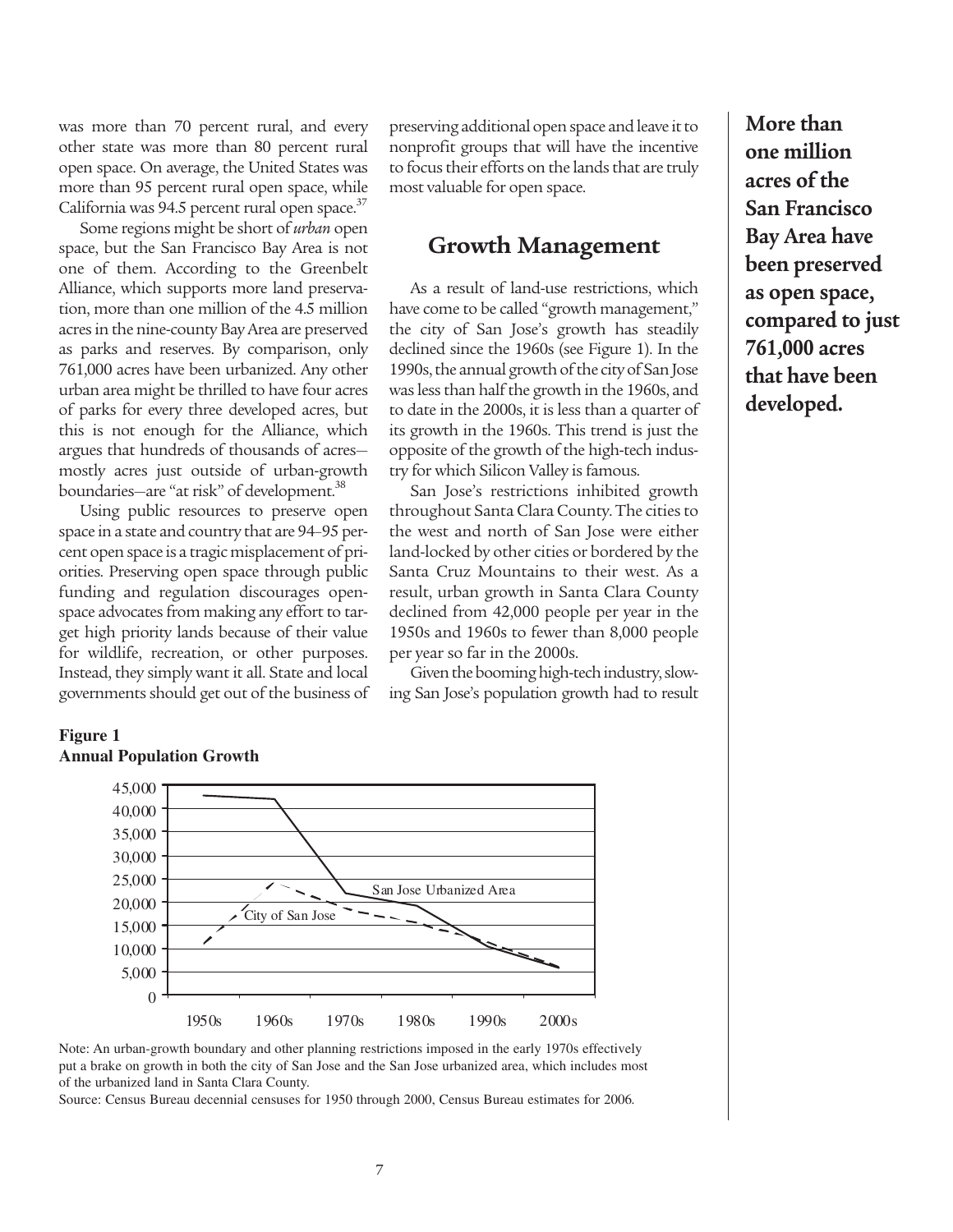**A house that costs \$155,000 in unzoned Houston would cost \$1.4 million in San Jose.** in increased land and housing prices, and it did. According to the real estate company Coldwell Banker, a standard four-bedroom, two-and-onehalf bath home in a "typical middle management neighborhood" of relatively unregulated Houston cost \$155,000 in 2006. That same home in San Jose cost more than \$1.4 million.<sup>39</sup>

Contrary to Woody Guthrie's song, San Jose and other California cities have not always been unaffordable. A standard measure of housing affordability is price-to-income ratio, that is, the price of a median home compared with median family income. Census data show that, in 1969, a median-priced San Jose home cost about 2.2 times as much as San Jose's median family income. This was only a little higher than the national price-to-income ratio of 1.8, and it meant that a median San Jose family devoting a quarter of the family's income to a mortgage could pay off the mortgage on a median home in just 12 years.<sup>40</sup>

By 1979, San Jose's refusal to accommodate growth had sent housing prices shooting upward. The median home cost more than 4.0 times median family income, compared to a national average of 2.4 times.<sup>41</sup> Given the high interest rates at the time, a median family had to devote more than 40 percent of its income to a mortgage to pay off a median home in 30 years. The situation only worsened in later years, with price-toincome ratios increasing to more than 5.0 by 1989 and more than 7.5 in 2005.<sup>42</sup>

How could prices rise so high? People choose the regions they live in based more on jobs, family, and friends than on housing prices. This means the demand for new housing is "inelastic," that is, a small restriction on the supply of new homes will lead to a large increase in prices. For example, one study estimates that a 1.0 percent decline in the supply of new homes can lead to a 2.5–3.0 percent increase in prices.<sup>43</sup> Because sellers of existing homes gauge their homes' value by the sale prices of new homes, land-use policies that increase the cost of new homes drive up the price of all homes in a region.

A homebuilders' study in 2002 estimated the difference in costs between a new home in San Jose and one in Dallas:

- The biggest difference was in land costs: A 7,000-square-foot lot in Dallas cost only \$29,000 while a mere 2,400-square-foot lot in San Jose cost a whopping \$232,000;
- **•** San Jose's lengthy permitting process (and the high risk that a permit would never be issued) meant San Jose developers needed a \$100,000 profit per home, more than 10 times the profit demanded by Dallas developers;
- **•**To help pay for roads, schools, and other services, San Jose charged developers \$29,000 per new residence, while Dallas charged only \$5,000;
- **•**Mainly because of high housing prices, San Jose labor costs were higher: \$143,000 for a three-bedroom house compared with \$100,000 in Dallas.<sup>44</sup>

San Jose might have mitigated the high land costs by allowing development in the South Alameda and Coyote Valley urban reserves, as contemplated in the 1974 plan. But growth opponents have strenuously resisted such development, which they claim would lead to "increased gridlock, worsening air quality, and soaring home prices." In 2001, former San Jose Mayor Janet Gray Hayes, who was on the city council when it adopted the 1974 plan, called a plan to develop Coyote Valley "the Los Angelization of San Jose."<sup>45</sup>

## **The Los Angeles Myth**

Anti-sprawl activists have long used Los Angeles as a bogeyman. The Texas Transportation Institute says that Los Angeles is the most congested urban area in America.<sup>46</sup> The Environmental Protection Agency says its air is the most polluted.<sup>47</sup> Planning advocates blame these problems on Los Angeles's low-density sprawl and its extensive freeway network. "Los Angeles is the granddaddy of sprawl," says the Sierra Club.<sup>48</sup>

San Jose sprawl opponents in the 1960s loved to use A. P. Hamann's own words against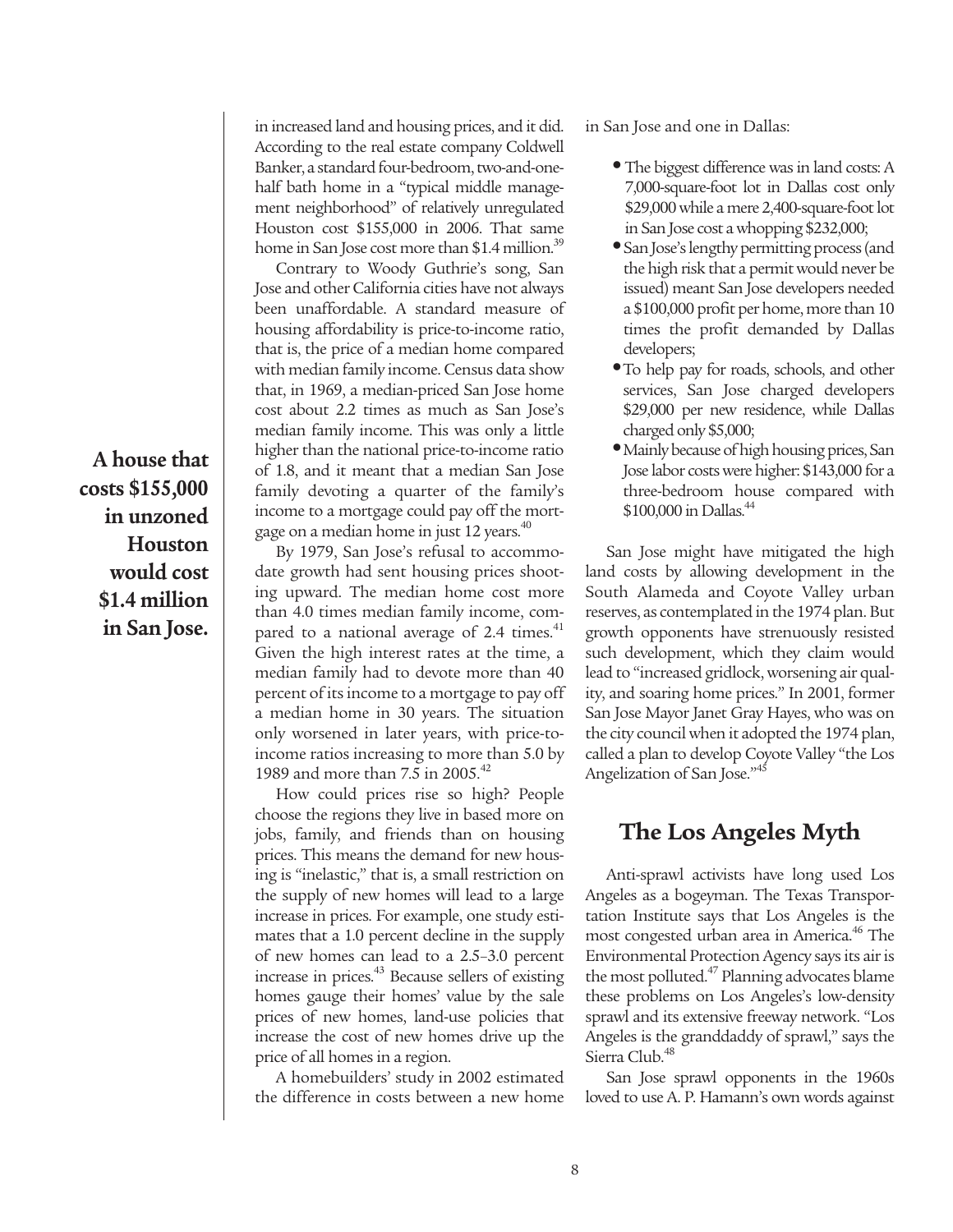him: "They say San Jose is going to become another Los Angeles," he once said. "Believe me, I'm going to do everything in my power to make that come true."<sup>49</sup> Of course, Hamann saw Los Angeles as a thriving economy, while his opponents considered it the epitome of sprawl.

Hamann's critics were 100 percent wrong. Los Angeles is actually the densest urban area in America, and its congestion and pollution are a direct result of that density, not of urban sprawl. The Census Bureau defines "urbanized areas" as "densely settled areas containing at least 50,000 people."<sup>50</sup> Each urbanized area generally contains a central city and all adjacent developed lands, including residential developments of at least 1,000 people per square mile (about one house for every two acres), whether or not they are in incorporated cities.

In 1970, when San Jose was first contemplating growth restrictions, its urban area had about 3,700 people per square mile. The Los Angeles urban area was much denser at about 5,300 people per square mile and was second only to New York's 6,700 people per square mile. But Los Angeles densities were increasing, while the New York area densities were declining as the region's residents sprawled into New Jersey and Connecticut. By 1990, Los Angeles had reached 5,800 people per square mile, and New York had declined to just 5,400. San Jose's density had increased to  $4,250$  people per square mile.<sup>51</sup>

Between 1990 and 2000, the Census Bureau improved its definition of "urbanized" to exclude vacant parcels of land near urban fringes. This helped increase Los Angeles' density to 7,000 people per square mile. Many other urban area densities also increased, but New York's declined to 5,300 people per square mile.<sup>52</sup>

Because they were inside the city limits, the 1990 census included Coyote Valley and South Alameda in the San Jose urbanized area. These areas were excluded in 2000, and this—combined with the region's 14 percent population increase—pushed San Jose's density up to 5,900 people per square mile.<sup>53</sup> This made San Jose the third densest urban area in America after Los Angeles and San Francisco-

Oakland. Though sprawl opponents claimed they were saving San Jose from becoming like Los Angeles, by excluding places like Coyote Valley from development, they were in fact making it more like Los Angeles than almost any other region of the country.

The Los Angeles myth is wrong about transportation too. As Burt Bacharach's song suggests, anyone who knows the way to San Jose knows that, "LA is a great big freeway." However, Los Angeles actually has the fewest miles of freeway per capita of any major urban area in America. As of 2005, Los Angeles had about 55 miles of freeway per million people, compared with 78 for San Jose and an average of 114 for all U.S. urban areas. All of the other top-50 urban areas in the United States had more miles per capita than Los Angeles.<sup>54</sup>

Los Angeles is congested because it packs so many people into such a small area and does not provide enough highways for them to drive on. Los Angeles is polluted because cars pollute more in congested traffic. Los Angeles is also spending billions of dollars building rail transit lines, which led the NAACP to sue because the regional transit agency was cutting low-cost bus service to minority neighborhoods in order to bring expensive rail service to white suburbs.<sup>55</sup> As will be shown below, San Jose's transportation plans are emulating these less-thandesirable features of Los Angeles.

#### **Inhibitors to Growth**

Silicon Valley workers might have gotten some relief from high housing prices if nearby cities and counties had not enacted similar growth-management rules. As it turned out, every county in the Bay Area (except for the entirely urban San Francisco County) imposed some form of urban-growth boundaries in the 1970s. Today, enough San Jose employees seeking affordable housing commute from Stockton, some 80 miles away, that San Joaquin, Alameda, and Santa Clara counties began running commuter trains between the two cities in 1998.<sup>56</sup>

**Though often considered the epitome of sprawl, Los Angeles is the densest urban area and has the fewest miles of freeways per capita of any major urban area in America.**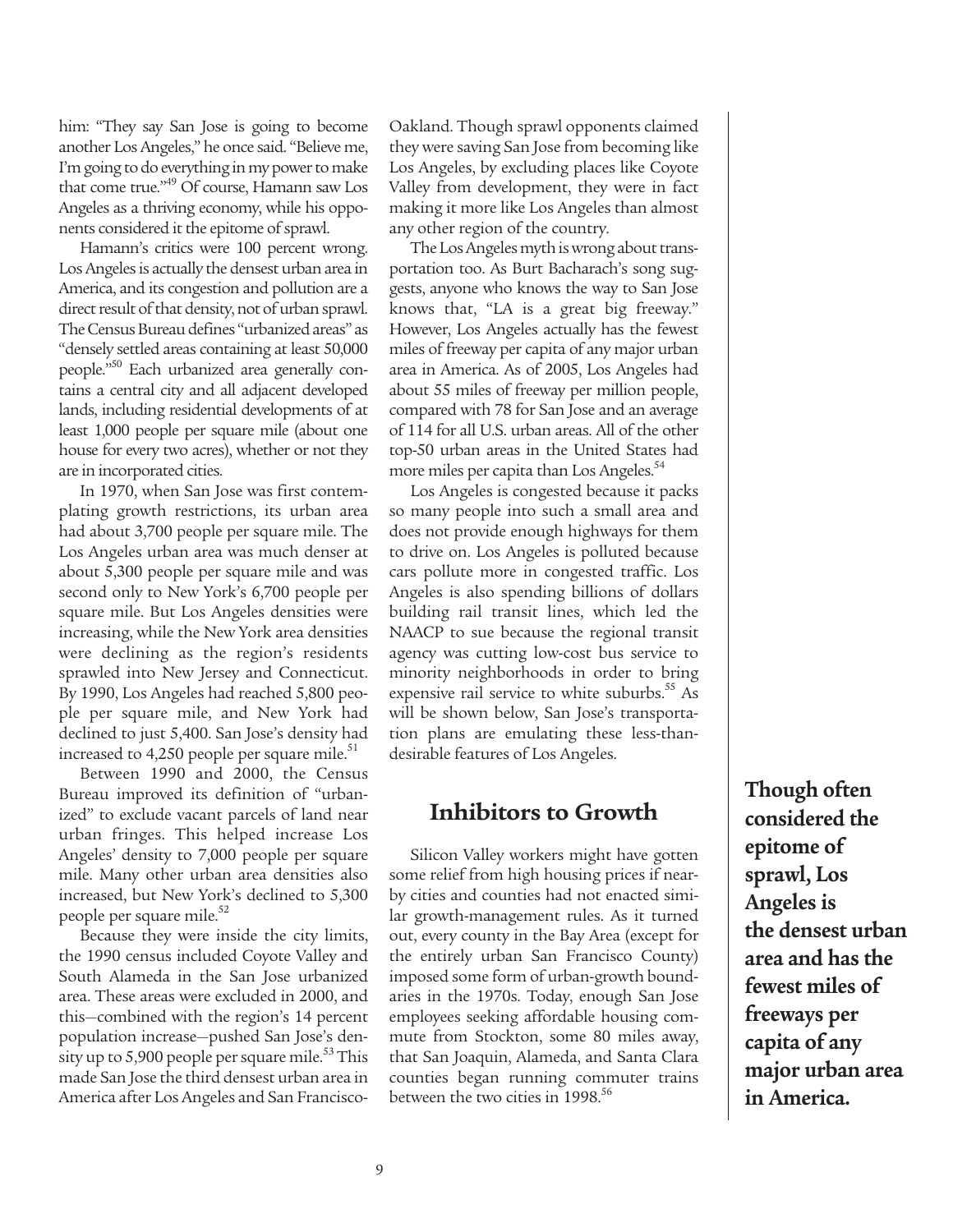**A little-known law passed in 1963 has given California cities control over the rate of rural land development; in turn, this has given California the least affordable housing in the U.S.**

What would inspire so many California counties to enact growth-inhibiting rules in the 1970s? A handful of institutions and laws peculiar to California have combined to make the Golden State the least affordable state in the nation.

First, in 1963 the California legislature required every county in the state (except San Francisco, whose boundary coincides with the city of San Francisco) to create a local agency formation commission (LAFCo). These commissions are supposed to oversee the creation of new cities and special districts, and the annexations of land into existing cities and districts. In 2000 the legislature added "preserve agricultural lands" and "discourage urban sprawl" to the LAFCos' mandate. In fact, LAFCos had been discouraging sprawl for many years before that.

In most states, cities and urban regions grow when developers purchase vacant land, usually near the urban fringe, and subdivide it for housing or other development. If the land is outside city limits, the developer may help form a special service district to provide sewer, water, and other services. While this process has been demonized as "sprawl," it tends to provide a full range of affordable housing stock and to meet the needs of local residents because developers want to build things that people want to buy.

The LAFCos short-circuited this process. Most LAFCos comprise two members of each city council in the county plus two members of the county board of supervisors, so they are heavily weighted toward the cities. Cities have a powerful incentive to keep development within their borders because that boosts their tax base. They tend to resist the incorporation of new cities and the formation of service districts outside their limits. LAFCos gave cities the means to enforce those desires.

Cities also compete with one another for developments that can provide the greatest tax revenues. In California, ever since voters approved a property tax limitation measure known as Proposition 13 in 1978, cities have believed (not necessarily correctly) that residential areas represent a net drain on their finances while retail developments pay more taxes than

they consume in municipal services. $57$  A balance of residential and retail developments should pay its own way, but in places like the San Francisco Bay Area, rival cities adopt "begger-thy-neighbor" policies aimed at attracting retail developments while pushing new residential development onto adjacent cities. For example, the city of Morgan Hill, which lies on the southern border of San Jose, has a policy of issuing no more than 250 building permits for new homes each year.<sup>58</sup>

Cities in interior California tend to be more isolated from one another than those on the coast. Thus they are less likely to fear that new residential developments will outweigh new retail developments in the same jurisdiction. As a result, they place fewer restrictions on residential development, and interior California housing remains more affordable than housing in the Bay Area and Southern California (though it is still much more expensive than in the rest of the United States).

LAFCos were supposed to moderate this rivalry by designating a "sphere of interest" around each city so that lands within that sphere could not be annexed by any other city. Many LAFCos also designated urban-growth boundaries, outside of which no major subdivisions would be allowed. In the case of San Jose, the urban-growth boundary actually excluded Coyote Valley and other land within the city limits, prohibiting the city from developing those areas without permission from a majority of other cities in the county. LAFCos have also denied rural property owners the right to incorporate their own city or service district, thus denying them the right to develop their property unless some other city was willing to annex them.

LAFCos are not necessarily generous about allowing cities to annex land—even within their spheres of interest. Landlocked cities see the annexation plans of other cities as a competitive threat to their efforts to promote infill development and redevelopment of blighted neighborhoods, so they tend to oppose such expansions. The Santa Clara County LAFCo, for example, has rejected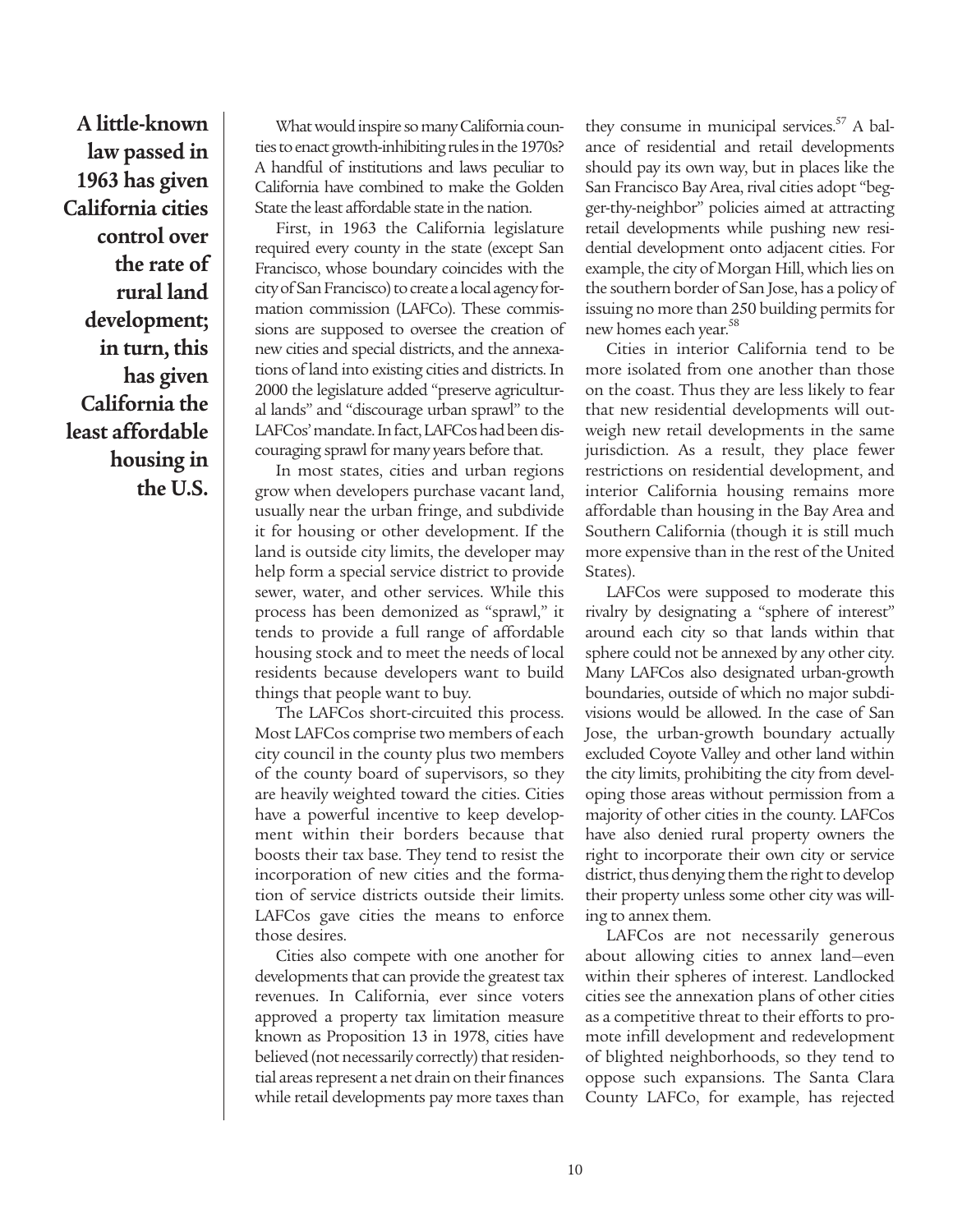requests from Gilroy, a town 35 miles south of San Jose, to annex land.<sup>59</sup>

By the late 1970s, the LAFCos were clearly inhibiting growth. A 1979 editorial cartoon in the *Thousand Oaks News Chronicle* shows a Napoleon-like man labeled "LAFCO" saying, "As self-proclaimed Emperor, I outlaw new development." A reader responded with a "rebuttal" cartoon showing a polluted Thousand Oaks crowded with high-density developments up to an urban-growth line marked "Stopped by LAFCO."<sup>60</sup>

Recently, the Santa Clara LAFCo adopted an "agricultural mitigation policy" that requires developers of farmland to pay a mitigation fee to be used to preserve farmland elsewhere. The owner of 26 acres of farmland near Gilroy estimates that the mitigation fee would cost him \$50,000 to \$60,000 if he were to develop the land—a cost that he would, of course, pass on to the buyers of whatever homes were built on the property.<sup>61</sup>

A second state law that inhibited growth is the California Environmental Quality Act of 1970. This law requires state and local agencies to write a detailed "environmental impact report" for all "projects." In 1976, a California state court agreed that the mere act of annexing land into a city was such a project. $62$ Ultimately, LAFCos and cities were required to spend years writing such reports for any change in the location of a sphere of influence, urban-growth boundary, or city boundary.

It is unlikely that the lawmakers who voted for CEQA had any idea just how far-reaching this law would be. The law was written in imitation of the National Environmental Policy Act of 1969, but no one in Congress knew in 1969, and no one in the California legislature knew in 1970, just what a burden these laws would place on government agencies.

The third law inhibiting growth was a 1971 act requiring cities to ensure that their zoning and other land-use decisions were consistent with their comprehensive plans. $63$  The law created grounds for members of the public to challenge any land-use decision, thus stopping or at least delaying the construction of new homes and other developments. In effect, the law entitled any resident of the state to a say in how private property owners in the state could use their land. The result was a major change in attitudes toward property rights, which some have called "the quiet revolution in land use control."64 "I understand personal property rights," says a Santa Clara County supervisor who is also on the Santa Clara LAFCo, "but I am also an environmentalist, and we can't look at land-use decisions only through the eyes of the landowner."<sup>65</sup>

This law had profound consequences for housing. "Between 1972 and 1979 environmental lawsuits [in the San Francisco Bay Area] alone challenged developments containing 29,000 new housing units, in an area that normally builds only 45,000 units each year," reported Massachusetts Institute of Technology planning professor Bernard Frieden in 1979. "In the new political and legal climate, stopping homebuilding soon became easy—so easy that even a lone Boy Scout doing an ecology project was able to bring construction to a halt on a 200-unit condominium project."<sup>66</sup>

Local homeowners are more likely to challenge a nearby development of low-cost homes (which they fear will reduce the value of their own homes) than one of expensive homes (which they hope will enhance their property values). This leads developers, when challenged, to alter plans—from many affordable homes to fewer expensive homes. University of California planning professor David Dowall tells of an Oakland developer who proposed in 1971 to build 2,200 homes that would sell for about \$30,000 each but ended up getting a permit in 1979 to build a mere 150 homes for \$200,000 each. $67$ 

A fourth institution that was first developed in California but now has spread to most other states, is the redevelopment agency, which can use eminent domain and tax-increment financing to redevelop supposedly blighted areas in cities. Other publications have thoroughly analyzed California redevelopment agencies.<sup>68</sup> What is relevant here is that such agencies allow cities to capture property taxes that would otherwise go

**California planning laws make it so easy for any resident to challenge development on anyone else's land that a lone Boy Scout once halted construction on a 200-unit condominium.**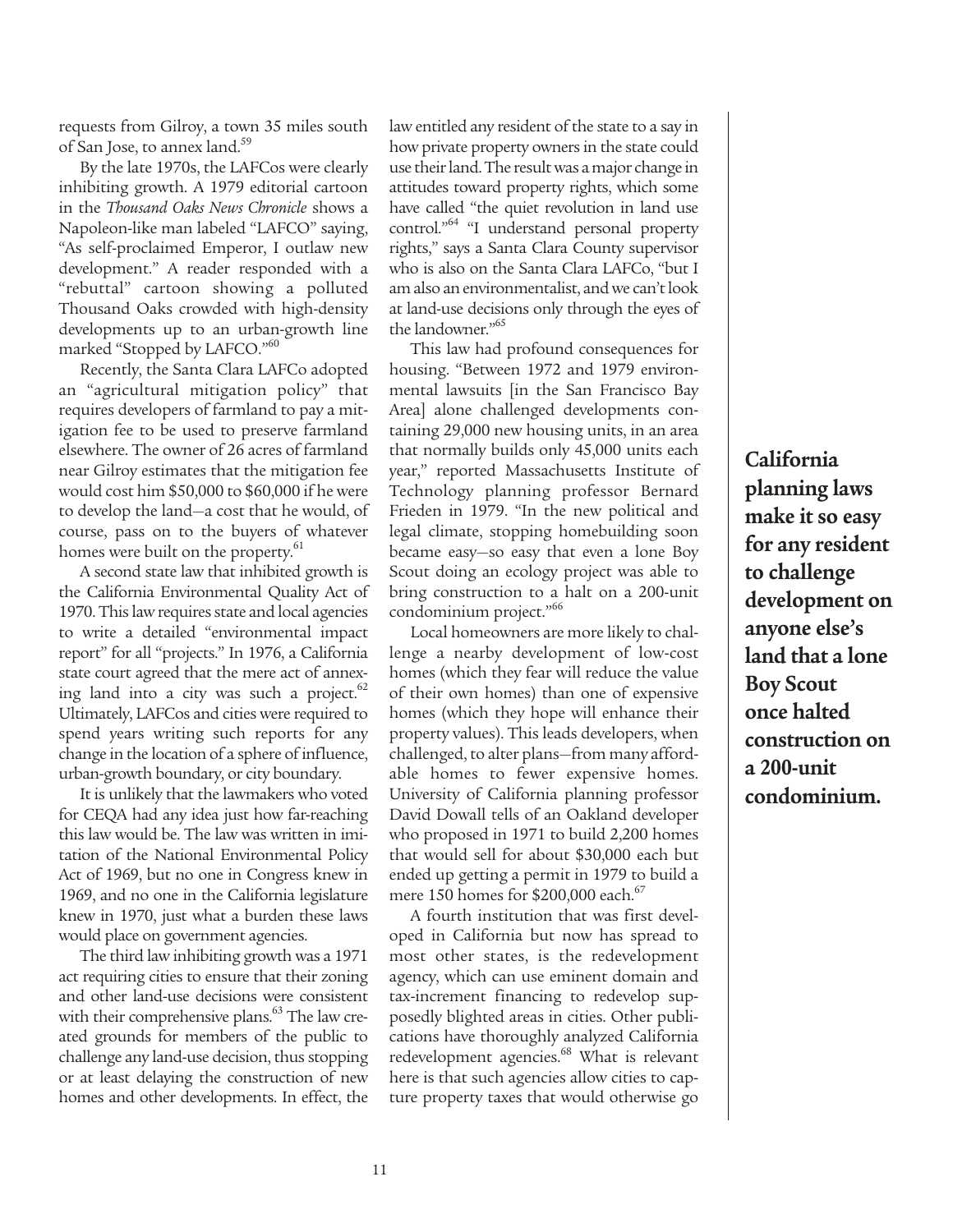to schools and other services. This gives cities one more incentive to promote redevelopment rather than allow suburban development at the urban fringes.

Together, LAFCos, CEQA, and the planning law created numerous hurdles developers must leap to satisfy the demand for new housing and other developments. Even if a LAFCo permits a city to annex land and the city or LAFCo prepares the required environmental impact report, an environmental group could go to court to prevent the annexation on the grounds that the state needed to preserve farmland.<sup>69</sup>

The environmentalists who bring such lawsuits are sometimes accused of crying "not in my back yard" (NIMBY). Such accusations discount their genuine interest in wildlife habitat, watersheds, and other natural values. This interest is often, but not always, misguided: protecting habitat for an abundant species of wildlife such as white-tailed deer is not the same as protecting habitat for an endangered species such as the California condor. The problem is that the current system allows people to challenge development projects and promote open-space preservation at such a low cost to themselves that they have almost no incentive to discriminate between serious and trivial open-space needs.

LAFCos and the planning process also give no weight to the interests of people who will move to a region in the future. In 1973, one urban planner projected that, within 15–20 years, 80 percent of the population of many fast-growing urban areas in the West "will consist of persons who are not yet there. They have no vote, but it is their living conditions which are determined now." Yet, noted the planner, no one "speaks for these voteless people who are not yet here."<sup>70</sup> As a result, LAFCos and other planning agencies tend to discount future housing affordability in favor of preserving municipal revenues.

All of these laws and institutions have played a role in keeping Coyote Valley closed to development for more than 30 years after San Jose included it in its urban reserve.

**•** First, San Jose and the Santa Clara

LAFCo had to agree in principle that Coyote Valley could be brought within the city's urban-growth boundary, something that did not happen until 2002. $^{71}$ 

- Second, the city had to write an environmental impact report, a process that only reached the draft stage in 2007.<sup>72</sup> Some idea of the complexity of this process can be gained by noting that the draft report is 541 pages long and accompanied by two similar-sized appendices. As of mid-2006, Coyote Valley property owners had spent \$13 million preparing this report.<sup>73</sup>
- **•** Third, the Sierra Club and other environmental groups have suggested that they will challenge the plan unless developers donate \$100 million to purchase land for preservation elsewhere as mitigation.<sup>74</sup>

If it takes this much trouble to develop land that has been inside the San Jose city limits for nearly 40 years, think how difficult it would be to develop land outside the city limits! The current plan to develop the first 3,783 acres of Coyote Valley proposes to use only 1,600 of those acres for residences and another 600 acres for commercial and industrial purposes, leaving much of the rest in permanent open space.<sup>75</sup> So even when the planning is done, it will do very little to relieve San Jose's housing crisis.

Thanks to this complicated planning and approval process, California is the most intensely urbanized state in the nation. The 2000 Census found that 94.4 percent of Californians live on just 5.1 percent of the land in the state. No other state has managed to pack such a high percentage of its people into such a small proportion of its land area. The average population density in California urban areas was more than 4,000 people per square mile, making it second only to New York (which is skewed by New York City's density of 26,000 people per square mile).<sup>76</sup> By comparison, the average density of all U.S. urban areas was only 2,400 people per square mile.<sup>77</sup>

LAFCos, CEQA, and other planning laws have ensured that San Jose's housing affordability problems are replicated throughout

**Just to develop 2,200 acres of land for residential, commercial, and industrial purposes, property owners have had to spend more than \$13 million on environmental impact reports.**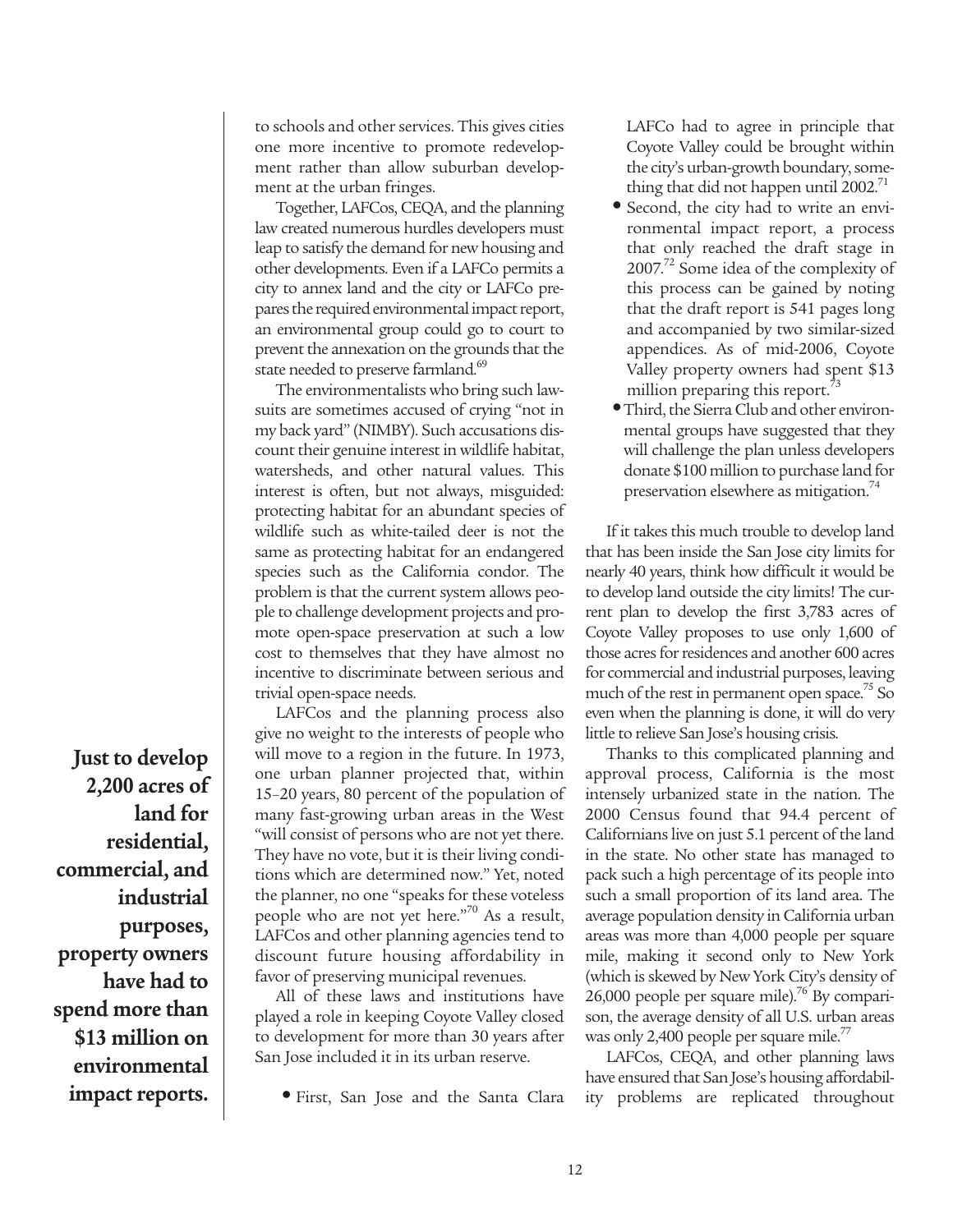California. In 2005, the state's most affordable urban area—Bakersfield—had a price-to-income ratio of 4.2, making it less affordable than 90 percent of U.S. urban areas outside of California.

If housing in regions with growth management had price-to-income ratios that were only 25 percent more than the national average, California homebuyers would have saved \$136 billion on homes purchased in 2005. If ratios had been equal to the national average, homebuyers would have saved \$170 billion.<sup>78</sup> In Santa Clara County alone the cost of growth management to 2005 homebuyers was \$10.1–12.6 billion.

Of course, San Jose did not sit idly by while housing became unaffordable for most of its residents. In 2006, the San Jose Housing Department spent \$1.3 million to "increase affordable housing supply."<sup>79</sup> That is slightly more than 0.1 percent of the burden San Jose's land-use policies have placed on the region's homebuyers. San Jose and other Santa Clara County cities have also adopted "inclusionary zoning" policies that require developers to sell a certain percentage of new homes at below-market prices to lowand moderate-income families. But as economists at San Jose State University have shown, inclusionary zoning actually reduces housing affordability by reducing the supply of housing and forcing developers to pass on the costs of below-market sales to purchasers of the remaining homes they build.<sup>80</sup>

California cities could have kept housing affordable by allowing people to settle at the average U.S. urban density, in which case they would have occupied 8.5 percent of the state instead of 5.1 percent.<sup>81</sup> LAFCos, CEQA, and other planning laws saved 3.4 percent of the state from development at a cost to homebuyers of \$136–170 billion per year. It was those institutions and laws that made California housing unaffordable.

## **The Homevoter Hypothesis**

The "homevoter hypothesis" suggests that, since most homeowners have most of

their assets in the value of their home, their votes and politics will be largely shaped by actions that might increase or reduce that home value.<sup>82</sup> The majority of households did not own their own homes until around 1950, so "homevoters" did not dominate politics until the second half of the 20th century.<sup>83</sup> Now that they are in the majority, they use land-use policies to effectively create a cartel, limiting new development in order to drive up home prices and obtain windfall profits for themselves at the expense of newcomers and first-time homebuyers.

However, the "homevoter hypothesis" does not explain why some U.S. cities enacted growth-inhibiting policies and others, such as Houston, Las Vegas, and Phoenix, did not. A close examination of San Jose and nearby cities reveals that the "homevoter hypothesis" is oversimplified for two reasons. First, it ignores the role of city governments, which actually make more decisions about future growth than voters and which are more motivated by tax revenues than housing prices. Second, it ignores the fact that California is one of the few states whose laws give residents a say in how all other property owners in the state use their land. Without this legal entitlement, few homeowners would worry about how distant property owners use their land.

Other reasons suggest that the "homevoter hypothesis" is not the sole, or even the major, factor behind California's affordability crisis. For example, the benefits to homeowners of rising prices are ambiguous. High housing prices are as much of an impediment to homeowners who want to upgrade to a larger home as they are to first-time homebuyers. Because of realtor fees and other transaction costs, high prices can even be an impediment to homeowners who want to move to a smaller home. High housing prices thus limit the mobility for which Americans are famed.

In Great Britain, whose housing prices have been artificially inflated by growth-management planning since 1947, an economist has found that neighborhoods with high homeownership rates have higher unemployment

**High housing prices limit mobility because they are as much an impediment to people who want to move up to a larger home as to first-time homebuyers.**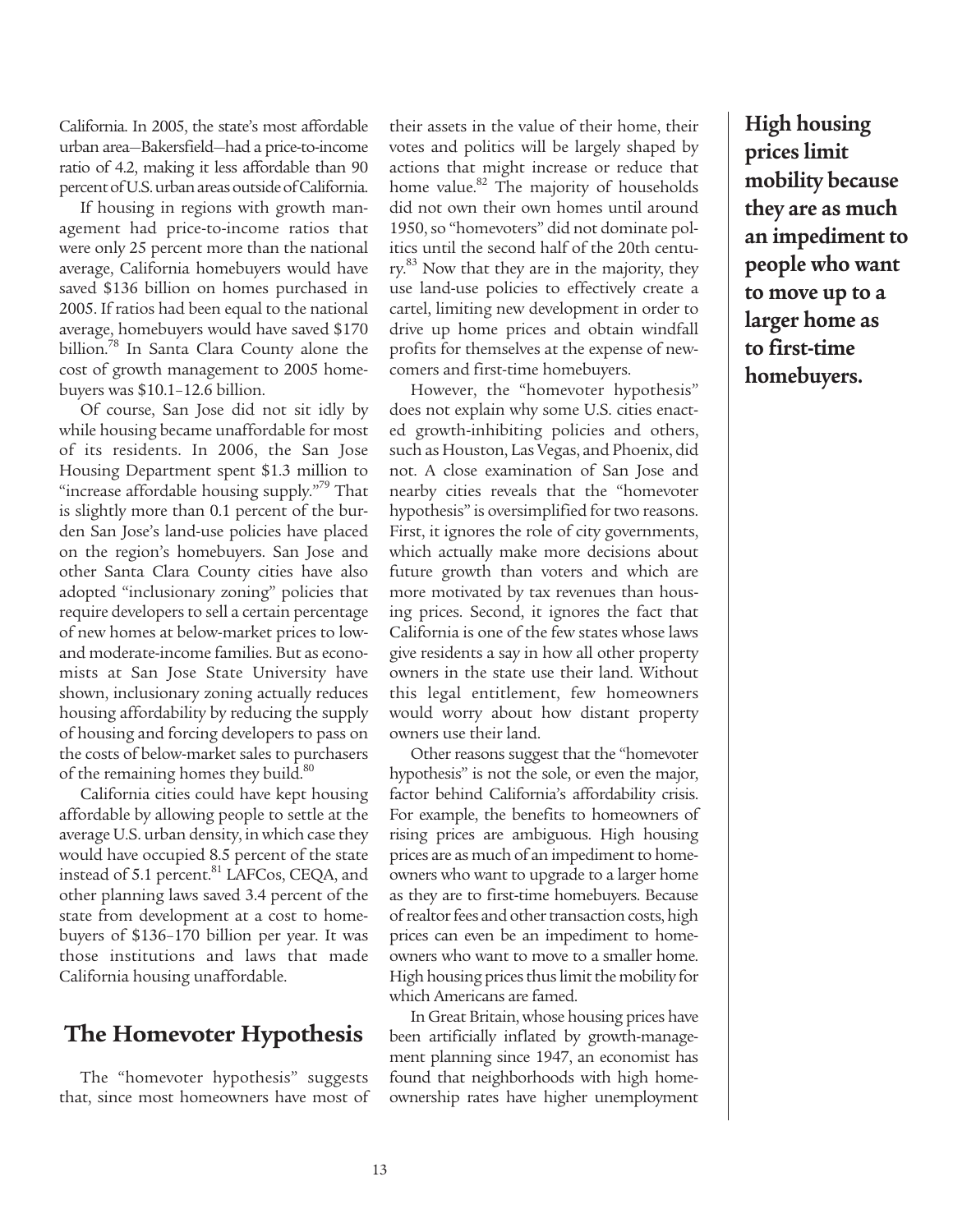**Land-use regulation not only makes housing unaffordable, it makes housing prices more volatile.**

rates than neighborhoods with high rental rates.<sup>84</sup> When housing becomes unaffordable, the cost of moving becomes greater than the benefits of finding a new job.

Research in both Britain and the United States shows that planning-induced housing shortages not only increase home prices, they make them more volatile. If small restrictions in supply can push prices sky-high, small reductions in demand, such as occur during a recession, can cause prices to plummet.

"By ignoring the role of supply in determining house prices," says an analysis of British planning, "planners have created a system that has led not only to higher house prices but also to a highly volatile housing market."<sup>85</sup> Harvard economist Edward Glaeser agrees that land-use rules that restrict "housing supply lead to greater volatility in housing prices." Glaeser found that "if an area has a \$10,000 increase in housing prices during one period, relative to national and regional trends, that area will lose \$3,300 in housing value over the next five-year period."<sup>86</sup>

San Jose has seen just such volatility in its housing market in the past 30 years. Between 1981 and 1983, inflation-adjusted housing prices fell by 8 percent. Between 1989 and 1995, they fell by 20 percent. Prices peaked again in 2006 and are once again falling. $87$  Since homeowners rarely know exactly when they may decide to sell their home, a cautious homebuyer would prefer prices to be less volatile.

Between 2001 and 2004, San Jose suffered a disastrous recession. Employment declined by 17 percent and office vacancy rates climbed from 3 to nearly 30 percent. Yet housing prices grew nearly 14 percent during those years, and managed to grow another 21 percent in 2005.<sup>88</sup> As a result, prices today are completely disconnected from "fundamentals" (which, for housing, means rental prices), and mortgage insurer PMI estimates that there is a 50 percent probability that San Jose prices will be lower two years from now than they are today.<sup>89</sup>

High housing prices also discourage employers from expanding or building new facilities in a region, which in turn makes jobs more volatile. Harvard's Glaeser also found that "places with rapid price increases over one five-year period are more likely to have income and employment declines over the next five-year period."90 This increases the risk that people who buy homes when prices are high may lose their jobs in the next recession and be forced to sell at a loss, or declare bankruptcy, when they cannot sell their home for an amount greater than their remaining mortgage on the house.

Of course, it might be argued that homeowners don't know that planning-induced housing shortages make prices and employment more volatile. But many homeowners are just as unaware that local government decisions about annexations and open-space preservation have increased housing prices. Most urban planners and planning advocates insist that high housing prices result solely from demand, not supply.

For example, Paul Danish is a former Boulder city councilor who so strongly advocated limits on building permits and open-space purchases that these policies are known in Boulder as "the Danish plan." Boulder has the least-affordable housing of any noncoastal, urban area in the United States. But according to Danish, Boulder prices are high solely because his policies have made it "a really desirable place to live." Any place that is more affordable—which includes 90 percent of the urban areas in the United States—must be, according to Danish, "a really awful place to live."<sup>91</sup>

Informed by such "experts," people who get involved in planning may be blissfully unaware that their actions are increasing their housing prices. Thus, they may be motivated as much or more by other concerns, such as traffic congestion, wildlife habitat, and taxes, as by home values. While the "homevoting" phenomenon has played a role in California's housing crisis, the real key has been the institutional and legal design of California's planning and permitting process.

#### **Transportation Planning**

After housing affordability, congestion is the most important urban problem in California.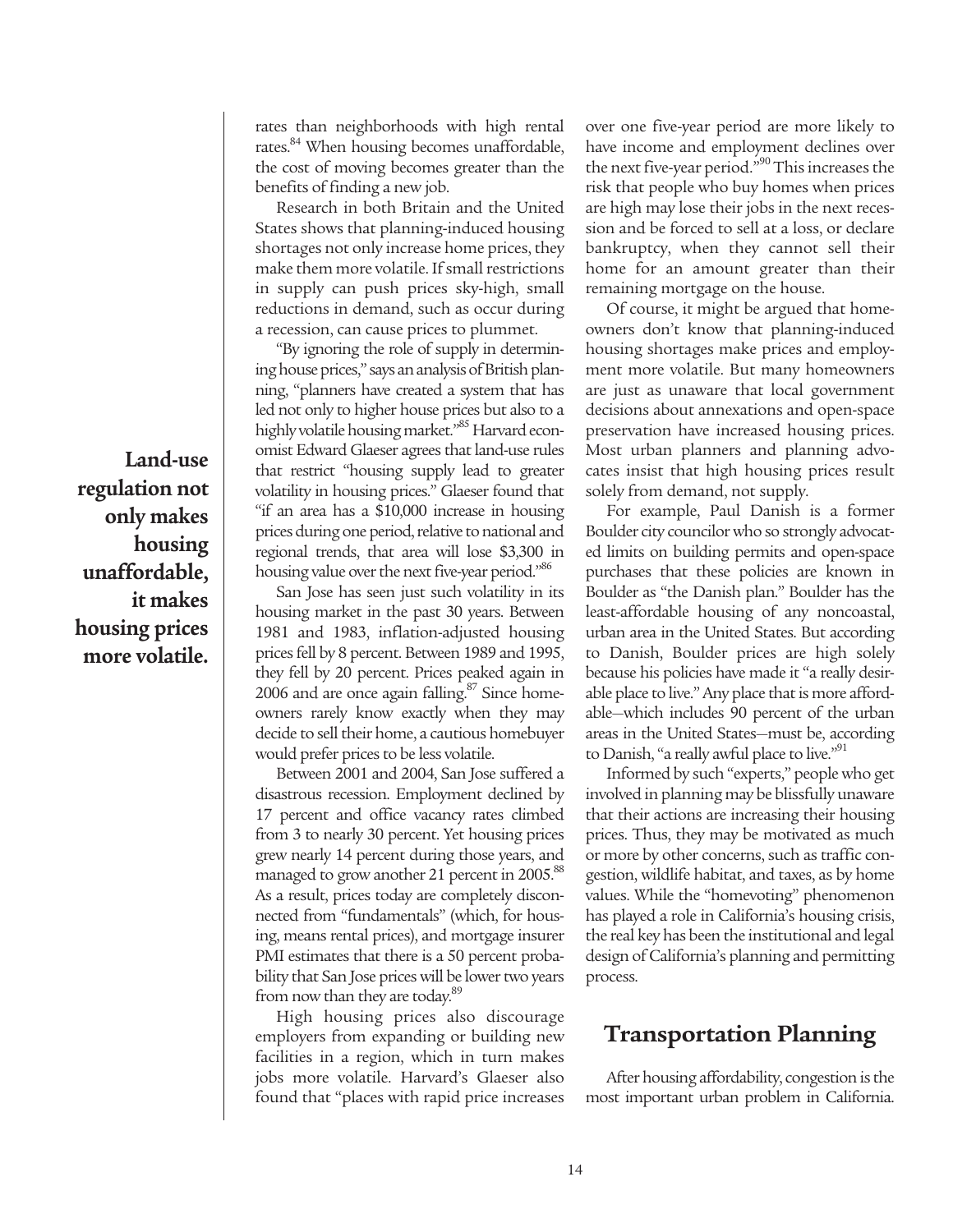The Texas Transportation Institute's annual report on urban mobility has consistently ranked Los Angeles and the San Francisco-Oakland regions as the nation's two most congested urban areas (measured by hours of delay per traveler).<sup>92</sup> California congestion wastes close to 600 million gallons of gasoline and costs commuters more than \$16 billion per year, not counting the cost to businesses that depend on timely deliveries of freight and materials.<sup>93</sup>

Even as San Jose land-use planners were making their region one of the least affordable housing markets in America, its transportation planners were building the framework for what would become the worst-managed transit system in the nation. In its zeal to get people out of their cars, San Jose's transit board built an expensive rail system that it couldn't afford to run. This resulted in a scathing grand jury investigation, an even more scathing report from an outside auditor, and the resignation of several top agency managers. Yet the board is determined to build still more rail lines it can't afford to operate.

Today's modern urban planners firmly believe that there is a link between transportation and land use. To comprehend the San Jose's transit disaster, it is useful to understand the history of that linkage.

American cities were built in three major eras. First was the pedestrian era, during which most people walked to work and other destinations. That required high-density housing and a mingling of housing with retail shops, offices, and factories.

The pedestrian era began to end when "horse cars" were developed. Those first appeared in San Jose in about  $1868$ .<sup>94</sup> But horse cars were slow and expensive, so the pedestrian era really did not end until about 1890, when the technology for the electric streetcar was fully developed. San Jose's first successful electric streetcars began operation in that year.<sup>95</sup>

The streetcar era lasted from about 1890 to 1930, when the combined effects of the Depression and the automobile forced most streetcar companies to curtail services. Yet streetcar lines had never been highly profitable. Instead, most were built to connect suburban real-estate development with city centers. The profits from the sale of homes paid the capital costs of the streetcars. Passenger fares paid the operating costs—and only did so as long as downtown remained a dense job center and the streetcars did not have a lot of competition from the automobile.

Streetcar cities thus were more sprawling than pedestrian cities because the streetcar allowed more people to reach neighborhoods of single-family homes. Yet these neighborhoods were still fairly dense because, once off the streetcar, residents still had to walk home. In most cities, neighborhoods of older homes on 50-by-100-foot lots laid out on gridded streets are streetcar suburbs (though often annexed into the city by now).

The streetcar era also saw the decentralization of jobs. Instead of being "monocentric," with all jobs located downtown, cities and urban areas became "polycentric," with many jobs located in neighborhood and suburban centers that formed around the streetcar network.

While the Depression ended the streetcar era, the automobile era did not really begin until after World War II, when more people had the incomes to buy both cars and homes. Homeownership rates quickly rose from less than 45 percent in 1940 to more than 60 percent in 1960. $96$  Prior to 1945, most homeowners were white-collar workers; the automobile era brought homeownership to the working class. (It is a sad commentary on American society that, as historians Robert Bruegmann and Peter Hall both observe, the sprawl debate is partly motivated by people with middle-class attitudes resentful when working-class families attain the success once reserved for the upper classes. $\mathcal{S}'$ 

Densities in automobile cities are lower than in streetcar cities. Lot sizes of 7,000 (70 by-100 feet) to 10,000 square feet (100-by-100 feet, approximately a quarter of an acre) became common in the 1950s and 1960s. However, it is important to understand that one reason densities are lower today than a few decades ago is that household sizes are

**In its zeal to get people out of their cars, San Jose built an expensive rail system that it couldn't afford to run.**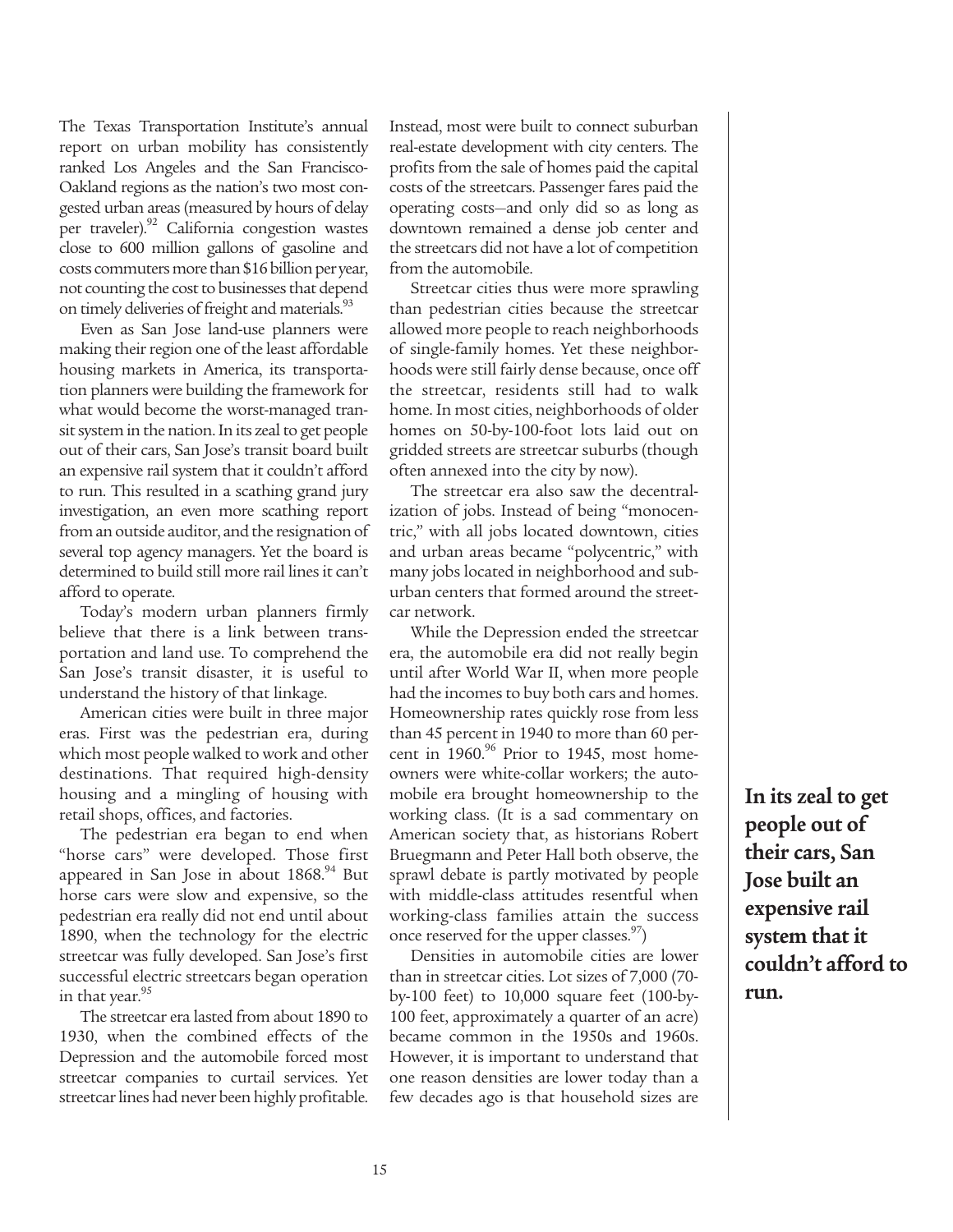**No matter how much money San Jose spends on transit, transit is never likely to carry more than 4 or 5 percent of San Jose commuters to work.**

smaller, but each household typically occupies the same size lot.

Jobs in automobile cities are even more decentralized than in streetcar cities. Urban economist William Bogart estimates that only 30–40 percent of the jobs in today's automobile cities can be found in downtowns or other regional and suburban centers.<sup>98</sup> The majority of the jobs are distributed across the cityscape almost as finely as the residents themselves.

Pedestrian cities have very high densities at their core with densities sharply declining toward the fringe; streetcar cities have moderately high densities at their core with densities slowly declining toward the fringe. In contrast, automobile regions tend to have about the same densities in the center and in the suburbs.

This history explains a lot about why transit works in some cities and not in others. A few American urban areas, notably Boston, Chicago, New York, San Francisco, and Washington, still have some remnants of the pedestrian cities at their core. Though it requires heavy subsidies, transit carries a significant amount of travel in these regions. In New York, transit takes 30 percent of all commuters to work, while in the other four regions, transit carries 12–16 percent of commuters.<sup>99</sup> The key is to have lots of jobs where the transit system meets the hub.

Far more urban areas, such as Denver, Portland, and Seattle, consist of a core remnant streetcar city and automobile-oriented suburbs. Actually, the classic streetcar city is Los Angeles, which grew from 50,000 people in 1890 to more than 1.2 million people in 1930 and which still has a very dense core. In regions that still have significant streetcar cities at their core, including Los Angeles, transit carries about 4–10 percent of commuters to work. Transit does not do better than this because jobs are so decentralized that most workers do not find transit a feasible choice.

Some former streetcar cities, such as St. Louis, lost their dense cores as people fled the cities for the suburbs. The population of the city of St. Louis declined by about 50 percent after

1950 even as its urban area continued to grow. Transit in such regions does not carry more than 3 or 4 percent of commuters to work.

Transit is even less effective in regions that grew largely after 1950. This includes most Sunbelt cities, whose growth required the development of air conditioning. It also includes San Jose, whose population grew from 93,000 people in 1950 to 930,000 people today. Transit in these regions typically takes 1–4 percent of commuters to work.

Some people believe that transit can be made more effective by increasing population densities. But the real key is job density. When jobs are finely spread out across the region, transit is ineffective because too many people either live or work in an area that is not well served by transit.

San Jose is a classic automobile region: 90 percent was built after 1950; only a small percentage of the region's jobs are in downtown San Jose; and suburban densities are actually greater than the city center's. Thus, no matter how much is spent on transit, it is not likely to ever carry more than about 4 or 5 percent of commuters. As of 2005, it carried about 3.3 percent. $100$ 

In such a situation, the goal for a transit agency should be to provide cost-effective service for transit-dependent people as well as those who prefer not to drive. This virtually always means bus service, as rail service costs far more to build and often costs more to operate than buses.

San Jose's streetcars stopped operating in 1938.<sup>101</sup> For the next 35 years, three different companies offered bus services. A county transit district took over those bus services in 1973. Initially, the district experimented with a "dial-aride" system of small buses that would move people from door to door. But this actually proved to be too successful, overwhelming the call center that dispatched the buses. The system also incurred the wrath of local taxi companies that considered it an infringement on their franchises; they persuaded a judge that the transit district should either shut down the dial-a-ride system or buy them out.<sup>102</sup> So San Jose abandoned the dial-a-ride system and concentrated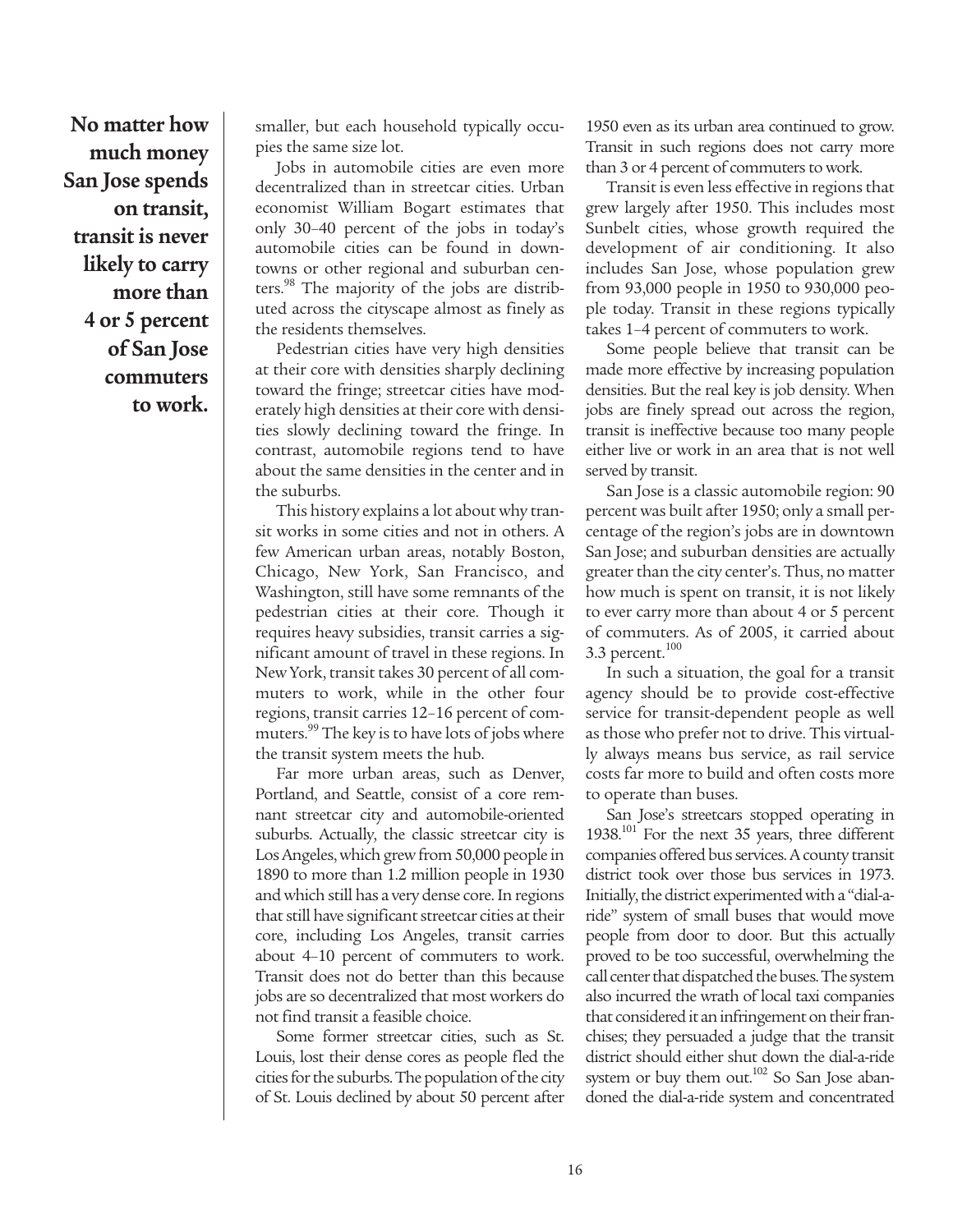on fixed-route buses. With the help of a onehalf-cent permanent sales tax for transit operations approved by voters in 1976, the fixed-route bus system proved to be popular, with ridership doubling between 1978 and 1981.<sup>103</sup>

After 1981, however, San Jose succumbed to the siren song of streetcars as sung by San Diego. In that year, San Diego opened the nation's first light-rail line—light rail being a cross between a streetcar and a heavy-duty intercity electric rail line. Streetcars typically run exclusively on streets mingled with cars and pedestrians; subways and elevated lines like BART run exclusively on their own rights-ofway; most light-rail lines run on a combination of city streets and exclusive rights-of-way. The "light" in light rail refers not to the weight of the rails but to the loads: because light rail typically operates one-, two-, or three-car trains, it cannot carry as many people as BART or other subways that can run eight-car trains or more.

San Diego's first light-rail line had a double advantage. It was built at a low cost, partly because it used the right-of-way of an abandoned freight rail line. The final cost was about \$7 million per mile (about \$15 million in today's dollars); no U.S. light-rail line since has been built for such a low cost. In addition, it extended from downtown San Diego to San Ysidro, at the border with Tijuana. It thus carried lots of tourists to Tijuana and lots of Mexican workers who commuted to U.S. jobs and did not want the expense or hassle of bringing cars across the border every day.

After San Diego's light-rail line opened, the Santa Clara County Transit District resolved to build its own light-rail line. A 1983 environmental impact statement found that a "busway" would cost less to build and would attract more riders than light rail. However, it also estimated that light rail would cost less to operate than buses. A large share of the capital costs of light rail would be covered by federal and state grants, but the state, at least, would not provide funds to build a busway. "Since the [operating] subsidies needed to supplement fares are paid out of local tax resources," said the document, this difference in operating costs tilted the decision toward rail.<sup>104</sup>

San Jose transit ridership stagnated in the mid-1980s as the transit agency focused on planning and building its first rail line. Opening in 1988, this first line and later expansions each provided a boost in ridership—but no sustained growth. Between 1988 and 2001, total transit ridership increased by less than 4 percent per year—paltry compared with the 26 percent annual growth achieved in 1978 through 1981, when the transit district focused on providing fixed-route bus service. Moreover, by 2001, when the region had opened 29 miles of light-rail routes, light rail still carried less than 16 percent of the region's transit riders.<sup>105</sup>

As in 1938, when San Jose's last streetcars stopped running, the chief competition for light rail was not buses but autos. During and after the Hamann era, the state built a network of freeways and expressways within San Jose and connecting the region with other parts of the Bay Area.

- **•** The Bayshore Freeway (U.S. 101), the Santa Cruz Freeway (SR 17), and the Nimitz Freeway (I-880) were all built during the Hamann era;
- **•** Although a 1960s "Freeway Revolt" stopped construction of several freeways in San Francisco, California continued to build I-280 and I-680 in the south Bay Area, completing them in the early 1970s;
- **•**In 1984, Santa Clara County voters agreed to a 10-year, one-half-cent sales tax for new roads, which was used to, among other things, build a freeway on state route 85, expand SR-87 and SR-237 parkways into freeways, and add lanes to U.S. 101 and I-880.<sup>106</sup> Most of these routes were completed in the mid 1990s, but SR-87, the Guadalupe Freeway, was not completed until 2004.

These freeways do an enormous amount of work in the region. Although they comprise only 3 percent of the roadway miles in the San Jose urban area, they carry 45 percent of vehicle traffic.<sup>107</sup> Detailed data are not available before **Although San Jose freeways comprise only 3 percent of the region's roadway miles, they carry 45 percent of vehicle traffic.**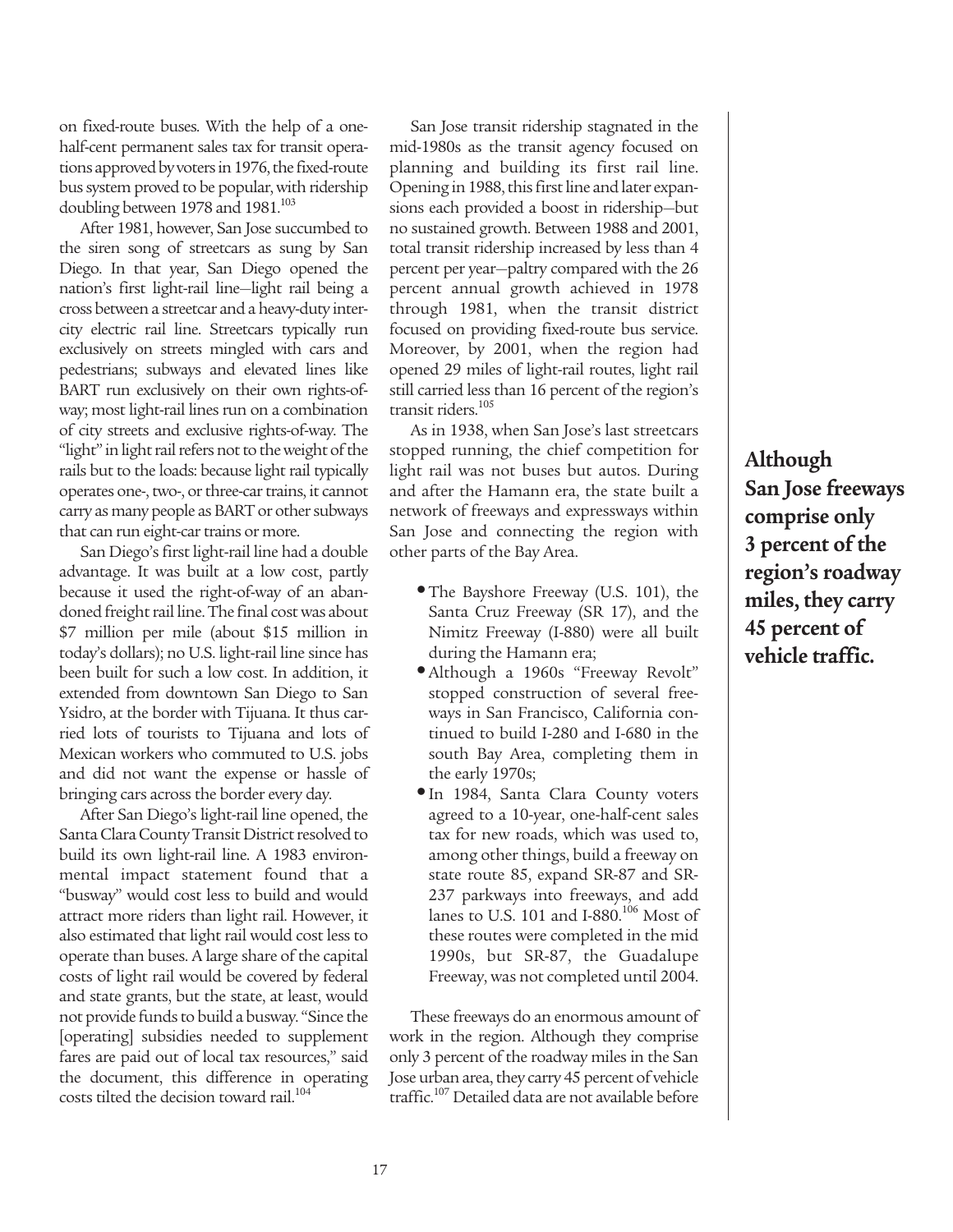1982, but the freeway expansions funded by the 1984 sales tax actually allowed the arterial network to grow faster than traffic between 1989 and 1997.<sup>108</sup> During this time, the region gained more than 110,000 new jobs.<sup>109</sup> Yet the traffic delays faced by the average peak-period commuter fell by 50 percent.<sup>110</sup>

In contrast, transit plays an insignificant role in the region's transportation system. The 2000 Census found that transit carried about 3.6 percent of commuters in the San Jose urban area.<sup>111</sup> U.S. Department of Transportation data indicate that transit carried only 1 percent of the region's total passenger travel, with light rail carrying about 15 percent of transit riders.<sup>112</sup>

Despite those numbers, planners are now directing most of the region's transportation resources to transit rather than highways. In 1995, the Santa Clara County Transit District merged with the Santa Clara Congestion Management Agency to form the Santa Clara Valley Transportation Authority, or VTA for short. VTA not only ran the transit system but planned transportation for the entire region. This created a conflict of interest: any money VTA planned to spend on transit would go to VTA, but money it planned to spend on highways would go to some other agency.

Not surprisingly, VTA immediately called for more spending on transit than highways. When the time came to extend the 1984 onehalf-cent sales tax for highways for another 10 years, VTA persuaded the county to include two light-rail projects and several other transit projects in the program. Voters approved the plan in  $1996$ .<sup>113</sup>

Then, in 2000, VTA published a 20-year transportation plan for the region that called for spending more than four times as much on rail transit improvements as on freeway and expressway expansions: \$7.30 billion vs. \$1.56 billion, including \$3.8 billion for an extension of BART from Fremont (south of Oakland) to San Jose. $114$  That \$7.3 billion, VTA promised, would relieve congestion by increasing transit's share of commuting from 4.2 to 7.5 percent, an increase of 3.3 percent, and transit's share of total travel from 3.2 to 4.3 percent.<sup>115</sup>

To fund this plan, VTA persuaded voters to extend the one-half-cent sales tax for another 30 years and to dedicate *all of it* to transit.<sup>116</sup> VTA sold this to voters by promising it would reduce congestion by 19 percent.<sup>117</sup> But nearly all of this relief comes from the \$1.56 billion worth of highway improvements in VTA's plan—not one dollar of which would be funded out of the sales tax. Instead, sales tax revenues were dedicated to \$6.0 billion of the \$7.3 billion rail transit program. VTA's plan projected that these transit improvements would persuade barely 4 percent of auto commuters to switch to transit.<sup>118</sup> Even though highways carried well over 90 percent of passenger and freight travel within Santa Clara County, VTA had successfully captured for transit all of the local funding voters had approved for highways in 1984.

VTA was soon flooded with capital funds. In 1997, its capital budget was \$57 million, only 14 percent of which came from local sources.<sup>119</sup> By 2003, it had a capital budget of \$457 million, 72 percent of which supposedly came out of the local sales tax.<sup>120</sup> (In fact, much of this money did not come directly from the sales taxes but from the more than \$400 million worth of sales-tax-backed bonds issued by VTA.<sup>121</sup>)

Yet VTA's light-rail lines were not performing well even by the low standard set by the nation's other light-rail systems. In 2001, each route mile of VTA light rail carried an average of just under 4,000 passenger miles per day (about 20 percent of an average freeway lane mile in San Jose); the national average was more than 8,800. At any given time in 2001, the average VTA light-rail car carried 15.2 riders in revenue service; the national average was 27.2. The only light-rail line that performed more poorly was New Jersey's Hudson-Bergen line.<sup>122</sup>

Things only got worse after 2001, which turned out to be the high-water mark for VTA. Between 2000 and 2004, the "dot-com-bust" led to a 15-percent decline in employment in Santa Clara County.<sup>123</sup> (Employment numbers are for calendar years; VTA numbers are for July-to-June fiscal years.) This reduced both ridership and sales tax revenues, including the revenues

**Between 1989 and 1997, San Jose built new freeways and reduced traffic delays by 50 percent, thus proving that cities can build their way out of congestion.**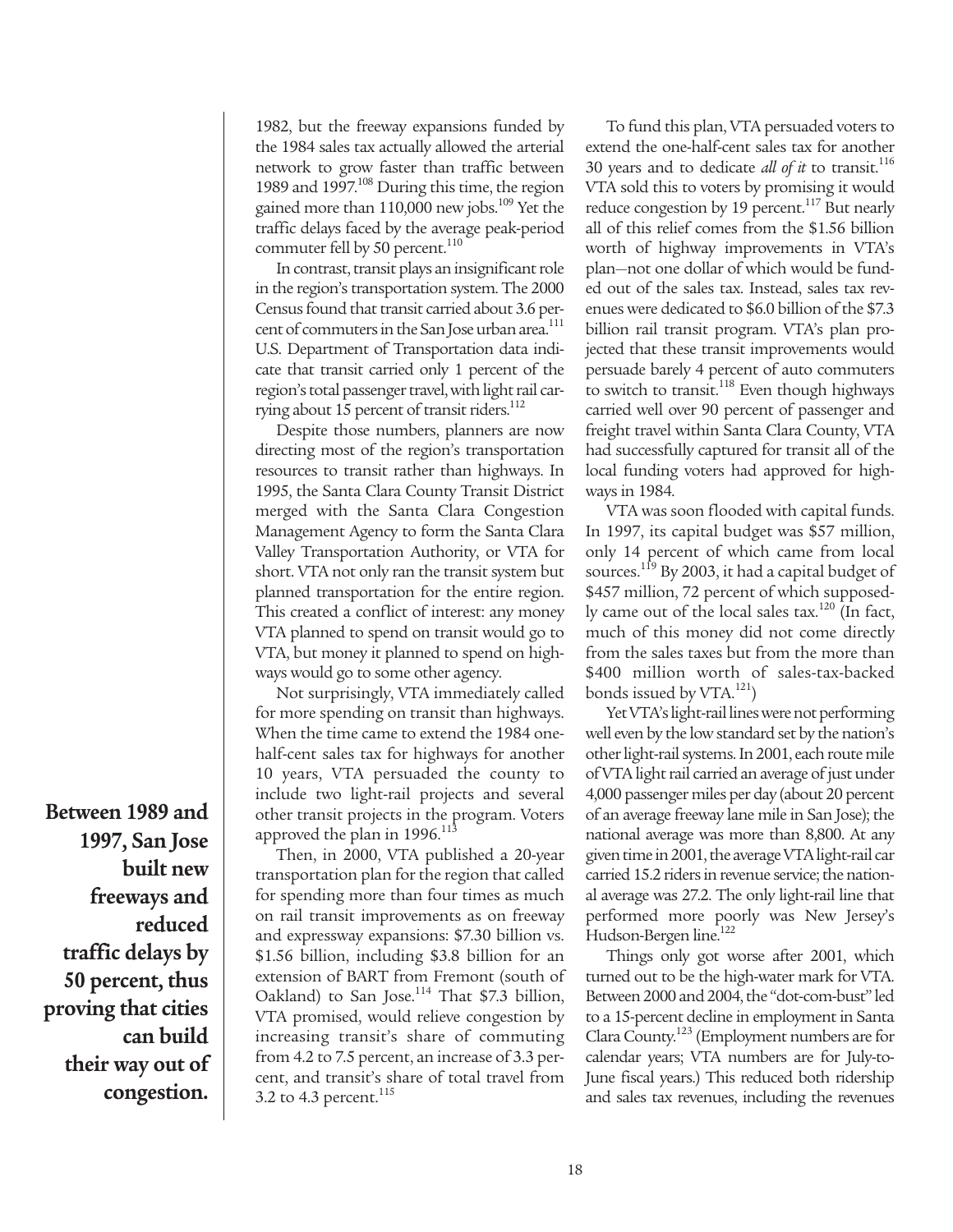for operating expenses. The effects of the bust on VTA's capital program were small, as most VTA funding came from bond sales. But the effects on operations were significant. In a twoyear period, local sales taxes for operations declined from \$173 million to just \$106 million.

That drop forced VTA to cut back both bus and light-rail service. Between 2001 and 2005, vehicle-revenue miles of bus service declined by 19 percent and light-rail service declined by 12 percent despite a 21 percent increase in rail route miles. In the same period, total ridership fell by 34 percent.<sup>124</sup> Since jobs declined by only 15 percent, much if not most of the reduced ridership resulted from the service cuts.

VTA was forced to take other desperate steps to keep its vehicles rolling. In 2002, it sold some land that it had intended to use as a park-andride station or transit-oriented development. "VTA is completely illiquid," said a member of the VTA board of directors. "They sold that piece of property to make payroll."<sup>125</sup>

In 2003, VTA took the unusual step of funding much of its operations out of proceeds from bonds that were dedicated to capital improvements. This led to a grand jury investigation that charged VTA's board with "over-promising of programs to voters; inefficient timing of expenditures; financial forecasts designed to support program plans rather than evaluate options (and as a consequence not identifying more optimal approaches); and decisions influenced by benefits to local districts rather than to the regional Santa Clara County transportation system."126

VTA "cannot afford the cost to build and operate a BART system to San Jose," the grand jury found.<sup>127</sup> Yet VTA's board seemed intent on building one anyway, and continued to build light-rail lines even though it did not have the money to operate them. The grand jury blamed the board's structure for the problems: the board comprises 2 county supervisors and 10 commissioners from various cities in the county. Most serve only one two-year term, so few become intimately familiar with the details of VTA operations or finances.

VTA's light-rail performance significantly deteriorated after 2001; by 2004, the average

light-rail car carried only 13 passengers, and the average mile of light-rail line carried less than 2,300 passenger miles per day, making San Jose's light rail even worse than New Jersey's Hudson-Bergen line.

Most public attention was focused on the proposed BART line. Unlike VTA's groundlevel light-rail lines, BART is a combination of elevated and subway lines. An elevated rail line typically costs about twice as much to build as a ground-level light-rail line; a subway (which VTA proposed to build within San Jose's city limits) is several times more expensive still. Although BART trains are run by the BART district, VTA would be responsible for the cost of both building and operating BART trains in Santa Clara County.

An environmental impact report for the proposed BART line found that it would have virtually no effect on congestion on any of the highways in the San Jose area. The report evaluated 96 different freeway segments in the region and estimated that those freeways would carry an average of about 10,000 cars per hour during peak hours in 2030. The proposed BART line would take an average of 59 cars per hour off those freeways. The report estimated average peak-hour speeds with and without BART to the nearest mile per hour; it found that BART would not increase freeway speeds by even 1 mile per hour on any of the 96 segments studied.<sup>128</sup>

Meanwhile, the \$3.8 billion capital cost projected by VTA in 2000 had increased to \$4.7 billion by 2006. That meant the existing sales tax was insufficient to build it. In June 2006, VTA asked voters for another quartercent sales tax, but voters rejected the request.

In late 2006, the VTA board had an opportunity to kill the BART line: it needed to approve \$185 million to continue planning the line. Even if the agency had the money to build it, VTA's general manager warned, "we clearly do not have the money to operate it."<sup>129</sup> But the board approved it anyway.

Either out of frustration with the board or because of incompetence, a succession of managers left VTA between 2004 and 2007. The agency's chief financial officer resigned

**A grand jury found that San Jose "cannot afford" to extend BART to San Jose, and the environmental impact report found that such an extension would have virtually no effect on congestion but San Jose wants to build it anyway.**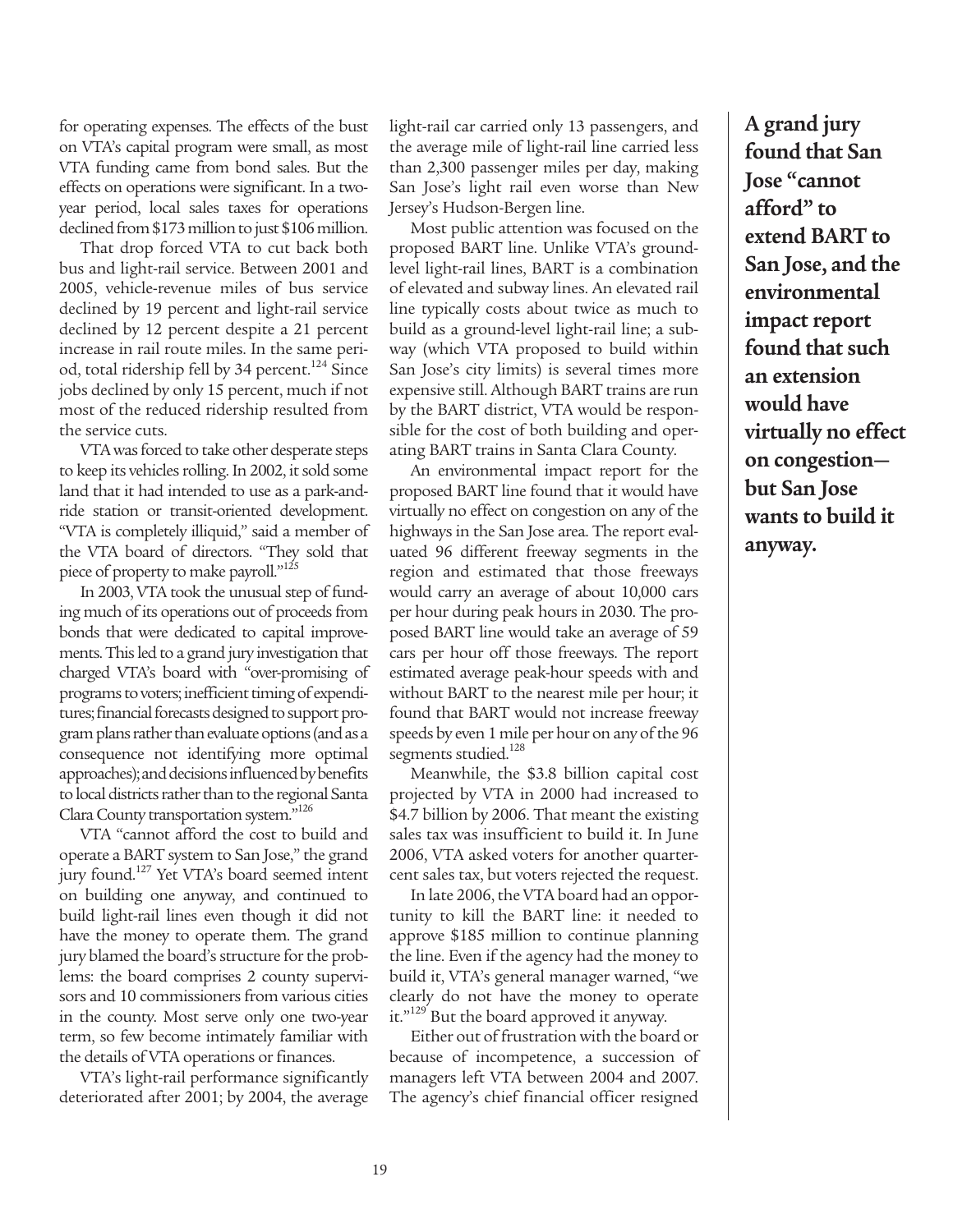to accept a lower-paying job elsewhere about the time of the grand jury report.<sup>130</sup> VTA's general manager left in 2006. The new general manager hired an outside auditor to review the agency's finances. The auditor's report prompted the resignation of the agency's new chief financial officer.

Yet, like the grand jury report, the audit was more critical of the board than of management. "Many of the Board's actions over the last decade have not supported VTA's core business or its mission," the auditor concluded. "The Board has approved capital projects that were political solutions to address the needs of certain local neighborhoods at the expense of regional congestion management. As a result, VTA has built transportation systems that have low ridership and are also expensive to operate and maintain."<sup>131</sup>

Yet the board is unrepentant and is expected to come back to the voters with another sales tax increase in 2008. Voters will no doubt be impressed by the board's response to the chief financial officer's resignation: to replace him, it hired a mining company executive with no previous experience in the transit industry, paying him \$13,600 per week, more than three times as much as it had paid the person he replaced.<sup>132</sup>

## **The Congestion Myths**

The case for spending money on transit rather than highways comes down to two myths about congestion: first, you can't build your way out of congestion; and second, paradoxically, rail transit can reduce congestion.

The first myth was disproven by San Jose's experience in the early 1990s, when highway expansions reduced the total amount of time wasted by each rush-hour commuter from 100 to 50 hours per year.<sup>133</sup> Yet many people still believe this myth and its corollary, that new highways merely induce new traffic.

Much of what some people have called induced demand when new highways open is really just traffic rerouted from other roads and streets. Between 1982 and 2003, America's major urban areas added anywhere from 2 percent (Toledo) to 535 percent (Phoenix) new lane miles to their freeway systems. If new lane miles induced more driving, we would expect to see a strong correlation between the growth in lane miles and the growth in total driving. In fact, we do find a strong correlation between the growth in lane miles and the growth of freeway driving—0.84—but the correlation between new lane miles and total driving is much weaker: 0.52.<sup>134</sup>

As University of California planning professor Robert Cervero observes, much of the latter correlation may be due to an "induced investment" effect: that is, that increased driving leads to more road construction rather than the other way around. The induced-demand myth, Cervero admits, has caused enormous harm. "Claims of induced demand have stopped highway projects in their tracks," say Cervero. "This is wrongheaded. . . . The problems people associate with roads—e.g., congestion and air pollution—are not the fault of the road investments," he adds. They result "from the use and *mispricing* of roads."<sup>135</sup> In other words, to the extent that there is induced demand, the solution is not to stop building roads but to use "congestion pricing," that is, tolls that vary according to the amount of traffic on the road.

The other myth—that rail transit can reduce congestion—is just as pernicious. As the satirical newspaper *The Onion* notes, "98 percent of U.S. commuters favor public transportation for others."136 Many people support rail transit because they hope it will allow them to drive on uncongested roads. In fact, outside of New York City, U.S. transit systems carry so few commuters that even if rail transit doubled transit commuting, people on the road would not notice any difference. For example, Denver is currently planning six new rail lines stretching 119 miles and costing at least \$5 billion. The region's planners estimate that these rail lines will take just 1.4 percent of rush-hour traffic off the region's highways.<sup>137</sup>

Some rail advocates will point out that this 1.4 percent is a reduction in congestion, but it

**Many people support rail transit because they incorrectly believe it will allow them to drive on uncongested roads.**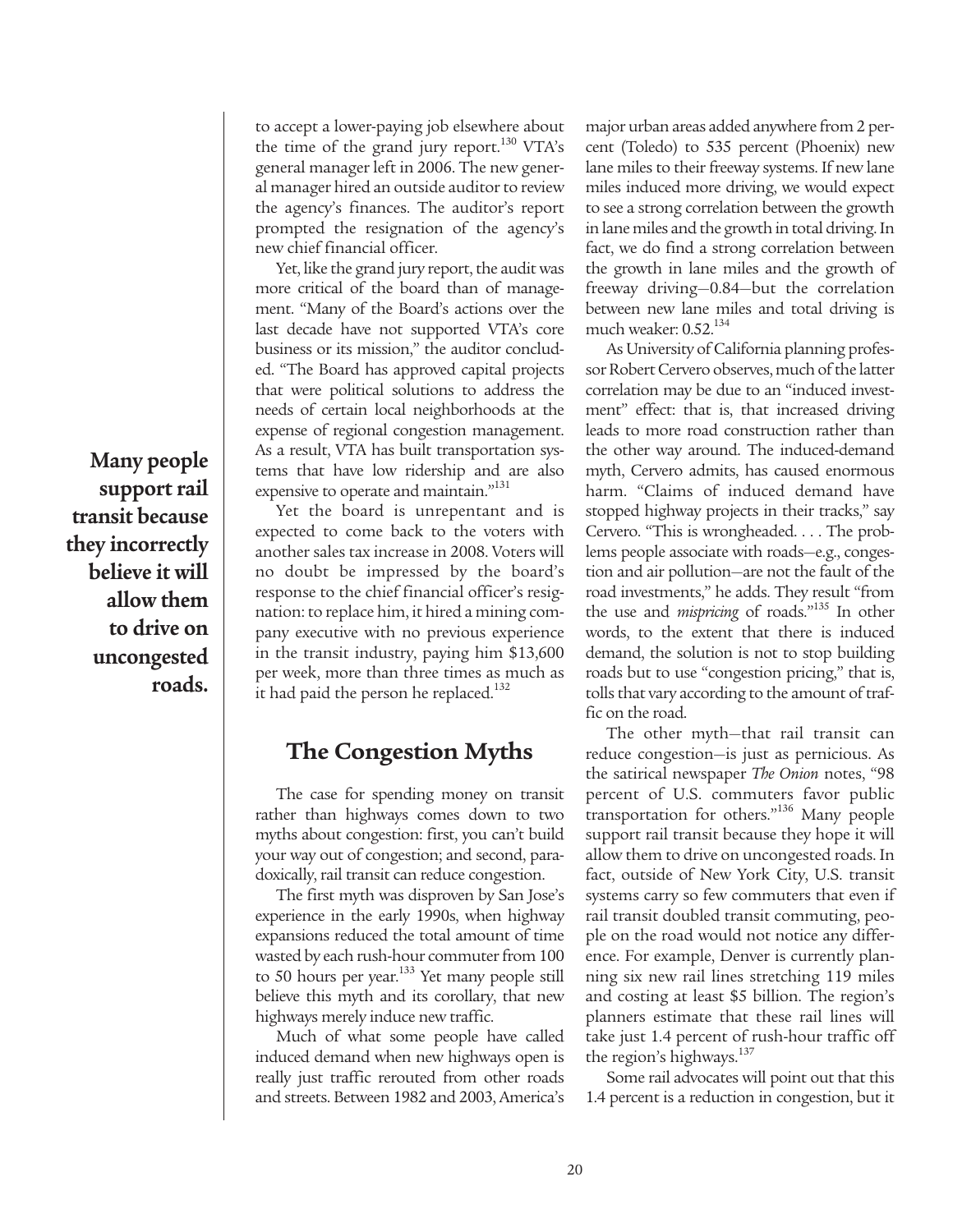is certainly not cost-effective when compared with highways, buses, or other alternatives. When Denver planners hired an outside consultant to review the plan to build a rail line to the Denver airport, the consultant found that rails would cost 60 percent more and provide just half as much congestion relief as new highway lanes or high-occupancy-vehicle lanes with improved bus service.<sup>138</sup>

The San Francisco Bay Area Metropolitan Transportation Commission reached similar conclusions in an evaluation of its *Transportation Blueprint for the 21st Century*. The evaluation compared the cost and the number of hours of congestion delay that would be relieved by more than 100 different highway, bus, ferry, and rail projects. Of the 68 transit projects, 21 of the 25 most cost-effective were bus projects, while 22 of the least cost-effective were rail and ferry projects. To attract one person out of his or her car onto transit for one trip, the evaluation found, would cost \$1–12 for the 25 most cost-effective projects. The cost of attracting a new rider onto a BART extension to San Jose, however, would be more than \$100.<sup>139</sup>

Even many rail advocates admit that rail's effects on congestion are minor, but they don't want the public to know that. In a typical presentation, they point out that a region's population and traffic are expected to grow by some large amounts in the next few decades, and *something must be done* to accommodate that growth. If they are honest, they won't actually say that rail transit will reduce congestion, only that it will give people a "choice"—although, for most people, the choice will be between sitting in traffic or taking a train that doesn't start where they are and doesn't go where they want to go.

Because of the high cost and low benefits of extending BART to San Jose, many Bay Area transit advocacy groups have come out against the project, including the BayRail Alliance,<sup>140</sup> the Transportation Choices Forum,<sup>141</sup> the Transportation and Land Use Coalition,<sup>142</sup> and the San Francisco Chapter of the Sierra Club.<sup>143</sup> These groups agree that it would take resources away from more effective, lower-cost transit services.

VTA's light-rail lines, while more costeffective than BART, are still far less costeffective than improving bus service or expanding highways. A proposed rail connection to the San Jose Airport, for example, was projected by the Metropolitan Transportation Commission to cost \$65 per new rider, while building light rail to Fremont instead of a BART line was projected to cost \$22 per new rider.<sup>144</sup> (No other Santa Clara light-rail lines were evaluated in the *Blueprint*.)

#### **Recommendations**

Even more than most other California urban areas, San Jose is in serious trouble. The region's economy took a nosedive in recent years, not just because of the dot-com bust, but because high-tech employers are locating their offices and plants in other regions where their employees can afford housing. Although the San Jose area is beginning to recover, as of May 2007 it still had 40,000 fewer jobs than in 1999.<sup>145</sup> Unless San Jose can fix its affordability crisis, its economy will continue to follow a boom-and-bust pattern that is potentially harmful to everyone in the region.

Thanks to recent highway improvements, the region's transportation network is in better shape than most major U.S. urban areas. But the future looks dim as VTA has successfully captured most of the region's transportation dollars and plans to spend them on projects that will do little to improve mobility or relieve congestion.

The fundamental problem is the planning process mandated by the state. Despite claims of being comprehensive, this planning process is biased toward the interests of the city governments over the interests of the residents in those cities and property owners outside the cities. Despite claims that it looks toward the future, the process is biased in favor of existing residents against the interests of future residents. Despite claims of efficiency, the process is biased toward political pork barrel (such as a BART line to San Jose) over cost-effectiveness. Despite plan**The San Francisco Bay Area Metropolitan Transportation Commission estimated that the cost of attracting one rider on to a BART extension to San Jose would be more than \$100.**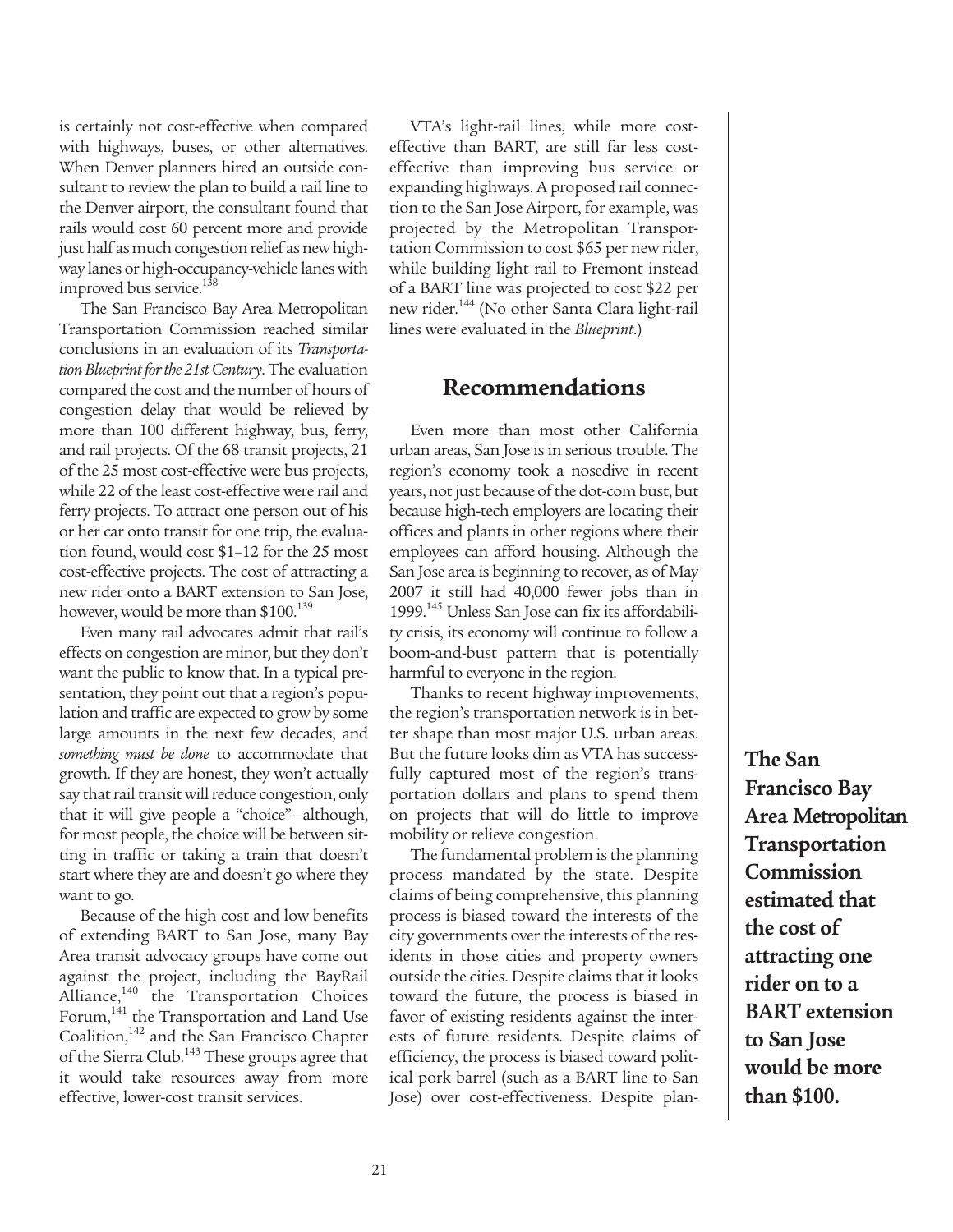## **California should stop trying to stop sprawl.**

ners' image of promoting social justice, planning imposes highly regressive policies that hurt low-income people the most.

The alternative to planning is to let the free market work, which means letting people make their own choices about where they live, how they use their property, and how they travel around. It also means ensuring that people pay the full cost of their choices.

Such a transformation will require action by the California legislature, Santa Clara County board of supervisors, San Jose and other city councils, and the VTA board. They should:

**1. Stop trying to stop sprawl**—Most of the costs associated with sprawl are either imaginary or are better addressed directly rather than indirectly through growth-management planning and land-use regulation. California should repeal laws regarding LAFCos, exempt annexations and other landuse decisions from CEQA, and replace laws that authorize comprehensive land-use planning with laws forbidding cities and counties from conspiring to limit development and increase housing prices.

Santa Clara County and other counties in the state should allow developers to subdivide land outside of city limits provided they pay the cost of providing essential services to those developments. Those services can be provided by service districts, and the major capital costs should be covered by assessing the buyers of homes and other properties in the development an annual fee spread over 20 or more years so that (in contrast to impact fees) the cost does not contribute to housing affordability problems elsewhere.

**2. End subsidies to development and redevelopment**—Service districts and user fees should ensure that existing residents do not have to pay for the infrastructure needed for new development. But people who worry that their taxes might be subsidizing sprawl should be just as concerned about the huge subsidies going toward urban redevelopment. Cities that wish to promote redevelopment should do so through land-use deregulation, as Anaheim has done, rather than through tax-increment financing.<sup>146</sup>

**3. Use covenants to protect neighborhoods**—Planners developed zoning in the early part of the 20th century to allow neighborhoods of single-family homes to protect their property values from high-density and mixed-use developments, and the Supreme Court permitted it on those grounds.<sup>147</sup> Today, planners use zoning to reduce the property values of rural landowners without compensation by downzoning their property to lesser-valued uses. Planners also use zoning to force high-density and mixed-use developments on neighborhoods of singlefamily homes. Neither of these actions should be allowed.

An alternative to zoning is protective covenants, and many neighborhoods in California are protected by both zoning and covenants. If the zoning went away, the covenants would still protect the neighborhood; but if the covenants ended, the neighborhood would be vulnerable to the whims of government planning commissions.

California should pass new legislation to forbid downzoning and allow existing homeowner associations to opt out of urban zoning so that they can take complete control of their neighborhoods. As suggested by Professor Robert Nelson of the University of Maryland, the legislation should also allow residents of neighborhoods who do not currently have covenants to form homeowners' associations, write covenants for their neighborhoods, and then opt out of zoning.<sup>148</sup>

**4. Use private means to protect critical open space**—Around 94 percent of California is rural open space, and more than half of that open space is government-owned land that will probably never be developed. With such an abundance of open space, government has many higher priorities than further open space protection.

That does not mean no more open space should be reserved. More areas might need protection as critical habitat for an endangered species, highly valued recreation areas, or urban parks. The best way to ensure that the most important areas are protected is to rely on private funds and groups such as The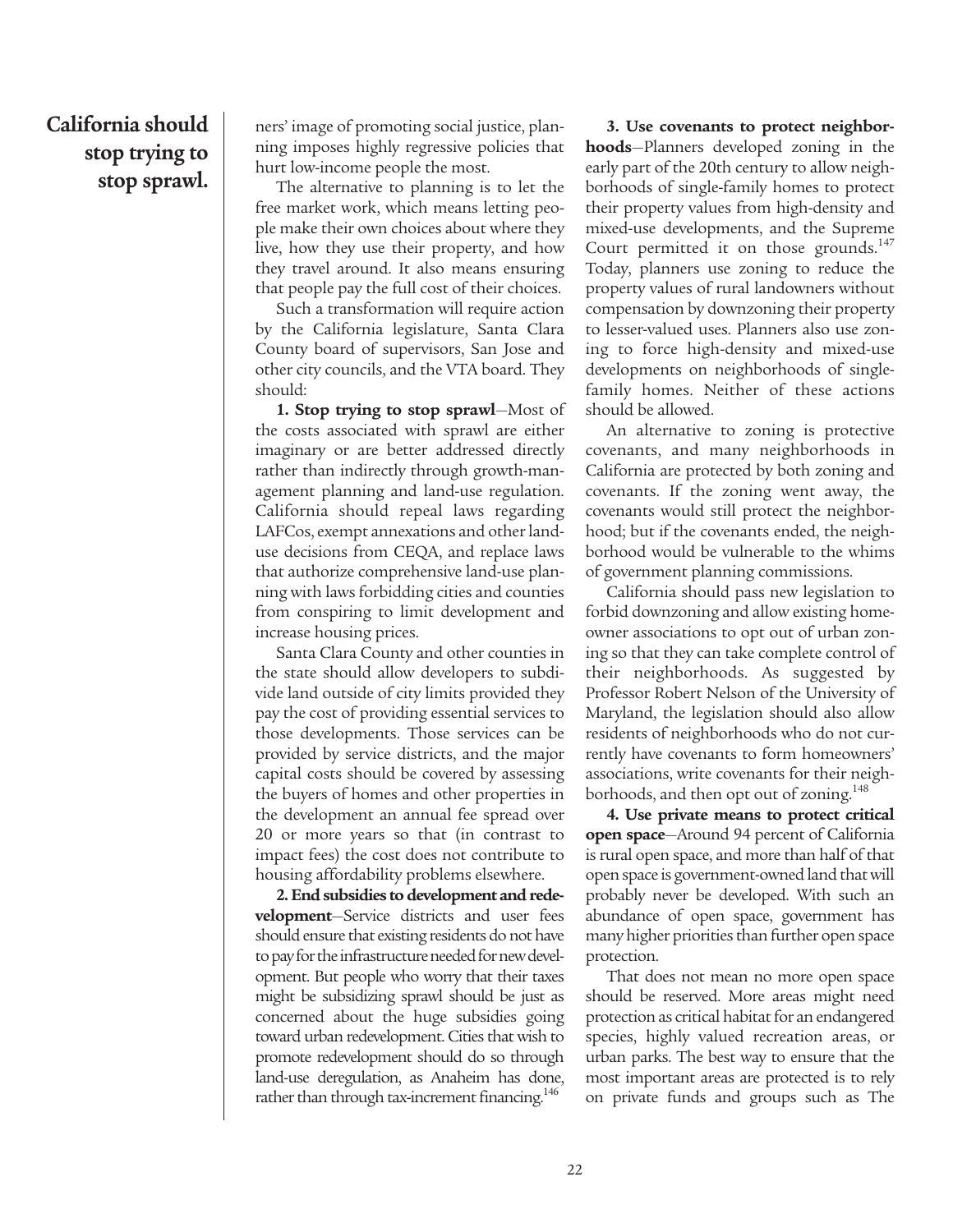Nature Conservancy and various land trusts. These groups should also explore the use of less-than-perpetual conservation easements so that, if needs change, areas reserved as open spaces could be used for other purposes.

**5. Pay for new transportation facilities with user fees**—User fees send signals to users about how much it costs to provide a good or service and to producers about how much people really want or need that good or service. The one-half-cent sales tax for Santa Clara County highways successfully reduced congestion, but VTA easily hijacked the revenue because there was no direct connection between users and producers. Future road and transit expansions should be funded as much as possible out of user fees.

The legislature should create regional toll road authorities that can sell bonds, build new roads, and pay for those roads out of the tolls they collect. If funded exclusively out of its revenues, a regional authority can be more nimble than CalTrans and more responsive to its users than an agency such as VTA, which is heavily subsidized by tax dollars.

**6. Direct mobility subsidies to transitdependent people**—Not everyone can enjoy the benefits of automobiles, and one reason government took control of urban transit was to provide mobility to low-income, disabled, and other transit-dependent people. The best way to provide that mobility would be to give transit vouchers, similar to food stamps, to such people. Vouchers could be used for taxicabs, Amtrak, airlines, and public and private urban transit services.

**7. Introduce competition into the transit industry**—VTA is a legal monopoly, which discourages innovation and efficiency in transit service. Companies such as SuperShuttle, which provides door-to-door service to Bay Area airports, should be allowed to provide their services, and accept vouchers for such services, anywhere in the Bay Area instead of just to and from airports.

**8. Spend discretionary transportation funds on cost-effective projects**—As long as the federal and state governments provide taxsupported funding for transportation, Santa Clara County and other local governments should use those funds in a cost-effective manner. The Bay Area Metropolitan Transportation Commission has estimated the cost of various road, bus, rail, and other transport projects and how much each project would reduce congestion, measured in hours of delay.<sup>149</sup> Projects should be ranked by their cost per reduced delay, and only the highest ranked projects should receive funding. In the meantime, VTA should stop spending money on the proposed BART line, which almost everyone outside of VTA's board and the Silicon Valley Leadership Group agrees would be a disaster.<sup>150</sup>

**9. End the conflict of interest between transit and congestion management**—The legislature should either repeal the law requiring urban counties to have congestion management agencies or forbid such agencies from affiliating through a common board or staff with local or regional transit agencies. Until then, Santa Clara County should separate VTA from the county's CMA. As noted in recommendation 7, the independent CMA should ensure that any tax dollars spent on transportation are used cost-effectively.

**10. Control pollution at the tailpipe**— For nearly 40 years, America has used two different approaches to reducing automotive air pollution: technical improvements to automobiles and efforts to persuade people to drive less. The first approach has been wildly successful and the second an abysmal failure. It is time to concentrate efforts on the policy that works.

The problems described here are not unique to California. Many other states have passed or are considering laws giving cities jurisdiction over rural areas, allowing members of the public to delay or halt activities on private land, and offering huge budgets to transit agencies in the false expectation that they will reduce congestion. California's experience should teach other states that such laws and policies can have serious unintended consequences for housing, employment, equity, and transportation.

**California can remain a beautiful place to live without being unaffordable, congested, or heavily taxed.**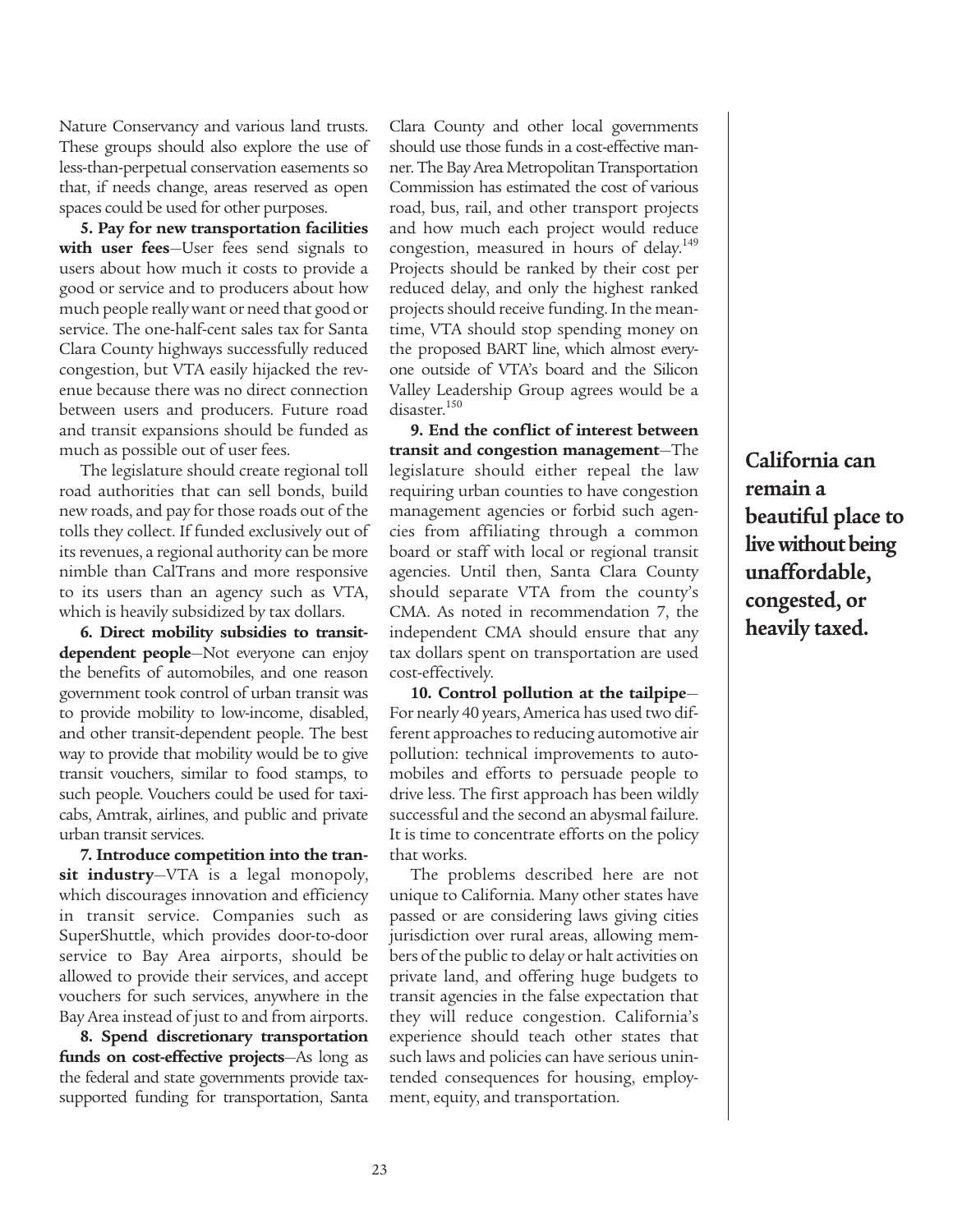California is a beautiful place to live. If the above changes are made, it can remain a beautiful place to live without being unaffordable, congested, or heavily taxed.

#### **Notes**

1. Census Bureau, *Census 2000,* table GCT-PH1, "Population, Housing Units, Area, and Density" (for urbanized areas) (Washington: Census Bureau, 2002). The Census Bureau defines "urbanized area" to include a central city or cities and all adjacent land that is developed to a density of 1,000 people per square mile or more. Henceforth, *Census 2000,* table GCT-PH1, "Population, Housing Units, Area, and Density".

2. Mineta Transportation Institute, "Congestion Management Agencies in California," transweb. sjsu.edu/cma.htm.

3. City of San Jose, *The General Plan: 1966–2010* (San Jose, CA: City of San Jose, 1967), no page numbers.

4. Campbell Gibson, *Population of the 100 Largest Cities and Other Urban Places in the United States: 1790 to 1990* (Washington: Census Bureau, 1998), tinyurl. com/3kjyn.

5. Leonard McKay, "Dutch Hamann—Part Two," *San Jose Inside,* January 23, 2006, tinyurl.com/ 2kvhv5.

6. Paul Rogers, "Hamann: San Jose's Growth Guru," *SiliconValley.com,* February 28, 2002, tinyurl.com/ 2yqyrh.

7. "Flashback: A Short Political History of San Jose," excerpted from Philip J. Trounstine and Terry Christensen, *Movers and Shakers* (New York: St. Martin's Press, 1982), tinyurl.com/3xm9mz. Henceforth, "Flashback."

8. Ibid.; Rogers, "Hamann: San Jose's Growth Guru," *SiliconValley. com,* Feburary 28, 2002, tinyurl.com/2yqyrh.

9. Leonard McKay, "Dutch Hamann—Part One," *San Jose Inside,*January 16, 2006, tinyurl. com/28pe8h.

10. City of San Jose, *The General Plan: 1966–2010* (San Jose, CA: City of San Jose, 1967), no page numbers.

11. "Flashback."

12. City of San Jose, *The Master Plan* (San Jose, CA: City of San Jose, 1958).

13.. "Flashback."

14. Leonard McKay, "Dutch Hamann—Part Two," *San Jose Inside,*January 23, 2006, tinyurl. com/2kvhv5.

15. "Flashback."

16. Santa Clara Planning Department, "Property Tax Rates," *info* 499 (May 1973).

17. Department of Finance, "City of San Jose Property Tax Rates: Last Ten Fiscal Years," (Santa Clara County, CA, 2002), tinyurl.com/2n6t77.

18. Real Estate Research Corporation, *The Costs of Sprawl* (Washington: Council on Environmental Quality, 1973).

19. Helen Ladd, "Population Growth, Density and the Costs of Providing Public Services," *Urban Studies* 29, 2 (1992): 273–95.

20. Alan Altshuler and José Gómez-Ibáñez, *Regulation for Revenue: The Political Economy of Land Use Exactions* (Washington: Brookings; Cambridge, MA: Lincoln Land Institute, 1993), p. 73.

21. Robert Burchell et al., *The Costs of Sprawl 2000* (Washington: National Academy Press, 2002), p. 13.

22. Randal O'Toole, *The Planning Penalty: How Smart Growth Makes Housing Unaffordable* (Oakland, CA: Independent Institute, 2006), p. 3, tinyurl.com/ ynlmy6.

23. *San Jose: Sprawling City—A Study of the Causes and Effects of Urban Sprawl in San Jose, California* (Palo Alto, CA: Stanford Environmental Law Society, 1971), p. 22.

24. "Flashback."

25. *1974 General Plan* (San Jose, CA: City of San Jose, 1974), p. 163.

26. *1974 General Plan,* p. C-1.

27. Ibid.*,* p. 129.

28. Christopher Borick, "Sprawl and the Ballot Box: An Examination of the Use of Direct Democracy in Growth Management Efforts." Paper presented at the annual meeting of the American Political Science Association, Washington, September 1, 2005, tinyurl.com/yp3bb7.

29. Natural Resources Conservation Service, *Natural Resources Inventory: 2003 Annual NRI* (Washington: U.S. Department of Agriculture, 2006), p. 1, tinyurl. com/yo68c7.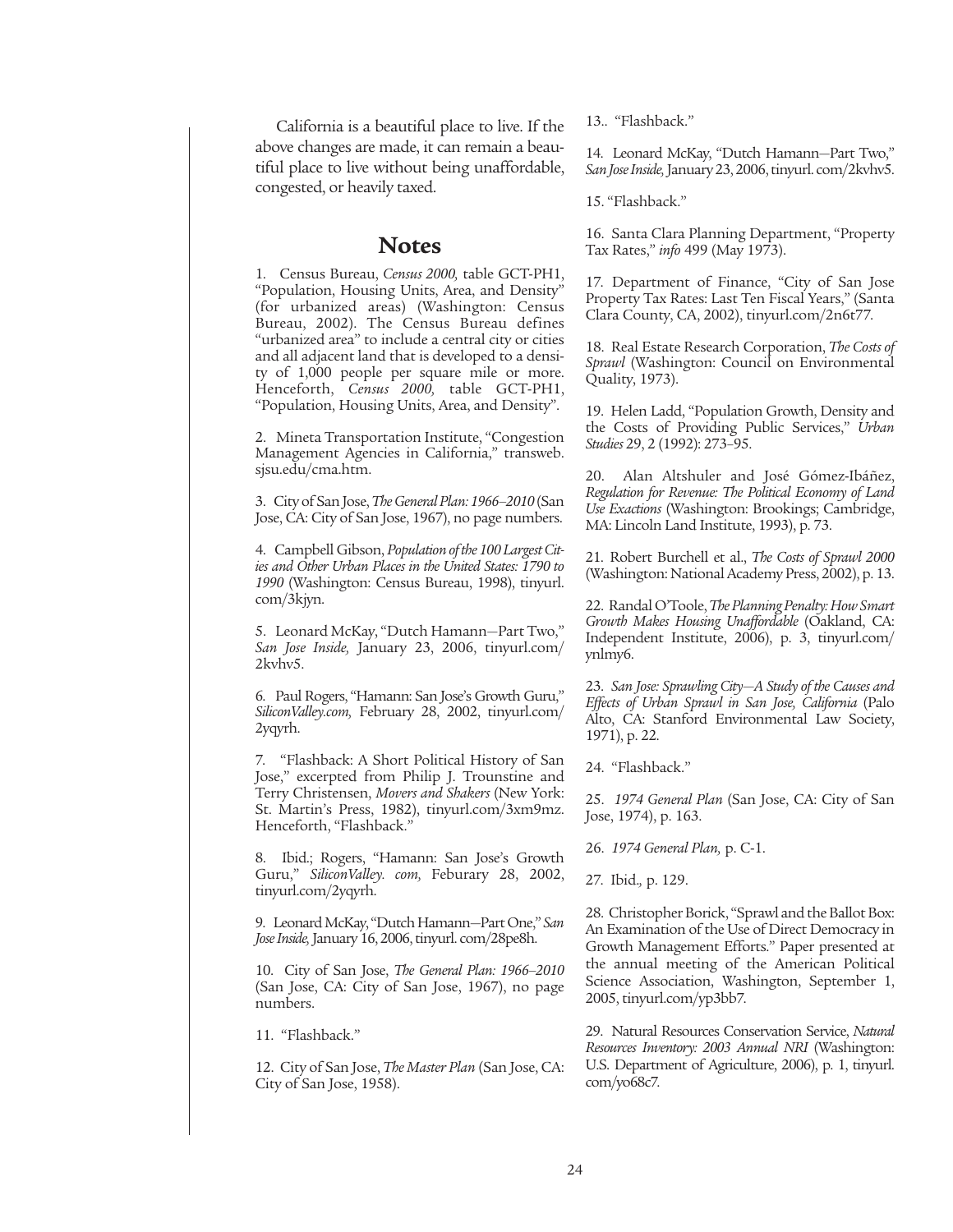30. Natural Resources Conservation Service, *Natural Resources Inventory: Highlights* (Washington: USDA, 2001), p. 1, tinyurl.com/yvnfxo.

31. National Agricultural Statistics Service, *Crop Production Historical Track Records* (Washington: USDA, 2007), tinyurl.com/3dq5nk.

32. Craig Coleman, "A Sweet Setup Indeed," *Itemizer-Observer*, July 2, 2007, tinyurl.com/33rjeo.

33. Natural Resources Conservation Service, *Natural Resources Inventory: 2003 Annual NRI,* p. 1.

34. Hans Blumenfeld, "Notes on Management of Growth," memo to the Greater Vancouver Regional District, Burnaby, BC, July 1973, p. 4.

35. Grecia Matos and Lorie Wagner, *Consumption of Materials in the United States, 1900–1995* (Washington: U.S. Department of the Interior, 1998), figure 3.

36. Census Bureau, *Historical Statistics of the United States: Colonial Times to 1970* (Washington: Census Bureau, 1975), series J73–74.

37. "Developed Acres Breakdown," *1997 Natural Resources Inventory* (Washington: USDA, 1999).

38.*At Risk: The Bay Area Greenbelt* (San Francisco: Greenbelt Alliance, 2006), p. 4, tinyurl.com/ys3d4n.

39. "2006 Home Price Comparison Index," Coldwell Banker, tinyurl.com/yvr3r8. Coldwell Banker maintains its latest annual Home Price Comparison Index on line at tinyurl.com/ 38e7uc."

40. All references to 1969 median home values or median family incomes are from the Census Bureau, *1970 Census of Housing, Volume 1, Housing Characteristics for States, Cities, and Counties Part 1, United States Summary,* table 17, "Financial Characteristics for Areas and Places" (Washington: Census Bureau, 1973) and *1970 Census of the Population, Volume 1, Characteristics of the Population Part 1, United States Summary Section 2,* table 366, "Median Income in 1969 of Families by Type of Family and Race of Head of Household for Standard Metropolitan Statistical Areas of 250,000 or More" (Washington: Census Bureau, 1973).

41. All references to 1979 median home values or median family incomes are from the Census Bureau, *1980 Census of Population, Volume 1, Characteristics of the Population, Chapter C General Social and Economic Characteristics, Part 1 United States Summary* (PC80-1-C1), table 247, "Summary of Economic Characteristics for Areas and Places"

(Washington: Census Bureau, 1982) and *1980 Census of Housing, Volume 1, Characteristics of Housing Units, Chapter A General Housing Characteristics, Part 1 United States Summary* (HC80-1-A1), table 76, "Financial Characteristics for SCSA's and SMSA's" (Washington: Census Bureau, 1982).

42. All references to 1989 median home values or median family incomes are from the Census Bureau, *1990 Census of Population,* tables P107A and H061A, tinyurl.com/2aybas. For an explanation of how 2005 price-to-income ratios were calculated, see Randal O'Toole, *The Planning Penalty: How Smart Growth Makes Housing Unaffordable* (Bandon, OR: American Dream Coalition, 2006), pp. 9–10, tinyurl.com/24eksw.

43. Eric A. Hanushek and John M. Quigley, "What Is the Price Elasticity of Housing Demand?" *Review of Economics and Statistics, 62,* no. 3 (1980): 449–54, tinyurl.com/766wq.

44. Tracey Kaplan and Sue McAllister, "Cost of Land Drives Home Prices," *San Jose Mercury News,* August 4, 2002.

45. Santa Clara Valley Audubon Society, "Former South Bay Public Officials Criticize Cisco's Expansion Plan; Unite with Environmentalists in Call for Major Revisions," press release, 2001.

46. David Schrank and Tim Lomax, *The 2005 Urban Mobility Report* (College Station: Texas A&M, 2005), p. 12.

47. Anita Manning, "California Has the USA's Worst Air Quality," *USA Today,* May 1, 2002.

48. *Dark Side of the American Dream* (San Francisco: Sierra Club, 1998), p. 4.

49. *San Jose: Sprawling City—A Study of the Causes and Effects of Urban Sprawl in San Jose, California* (Palo Alto, CA: Stanford Environmental Law Society, 1971), p. 17.

50. Census Bureau, "Census 2000 Glossary of Geographic and Related Terms," http://tinyurl.com/ 2vola2.

51. Wendell Cox, "U.S. Urbanized Areas: 1950– 1990 Data," demographia.com/dm-uad.htm.

52. *Census 2000,* Table GCT-PH1, "Population, Housing Units, Area, and Density."

53. *Census 2000,*Table GCT-PH1, "Population, Housing Units, Area, and Density."

54. Federal Highway Administration, *Highway Statistics 2005* (Washington: U.S. Department of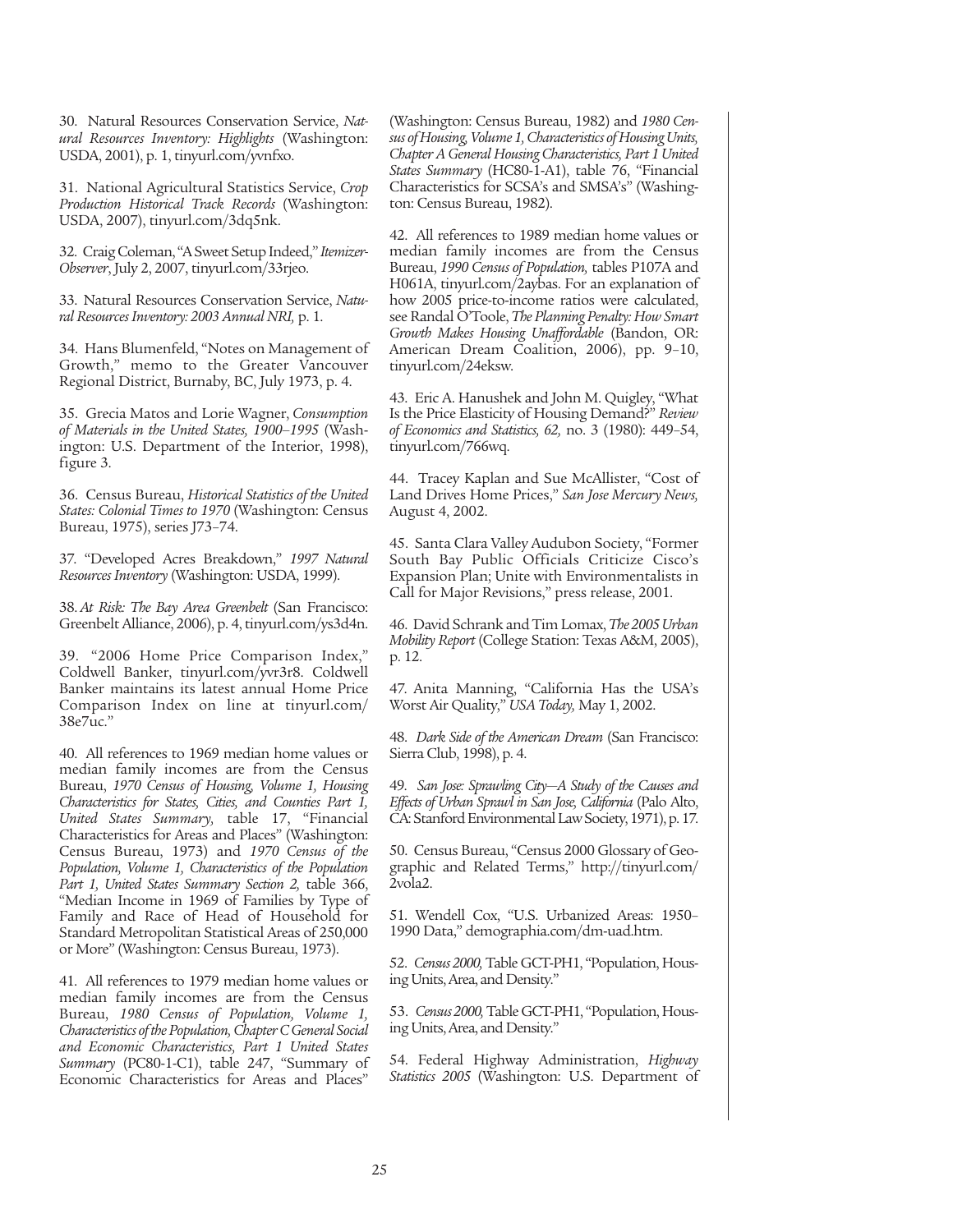Transportation, 2006), table HM72.

55. Eric Schaefer, "A Profile of the Los Angeles and Vancouver Bus Riders Unions," *BeyondChron,* January 24, 2005, tinyurl.com/2s2yyo.

56. Altamont Commuter Express, acerail.com.

57. Tracey Kaplan and Sue McAllister, "Cost of Land Drives Home Prices," *San Jose Mercury News,* August 4, 2002.

58. Maria Alicia Gaura, "Coyote Valley Plan Moving Forward," *San Francisco Chronicle,* March 6, 2005.

59. Sharon Simonson, "Influential Board Showing Its Mettle in Coyote Valley Annexation," *San Jose Business Journal,* June 9, 2006, tinyurl.com/ 3xu5g4. Henceforth, Simonson, "Influential Board Showing Its Mettle."

60. *25-Year Activity Survey 1963–1988* (Sacramento, CA: California Association of Local Agency Formation Commissions, 1989), p. 5, tinyurl.com/34kgzd.

61. Simonson, "Influential Board Showing Its Mettle."

62. Bozung et al. vs. Ventura LAFCo, cited in *25- Year Activity Survey 1963–1988* (Sacramento, CA: California Association of Local Agency Formation Commissions, 1989), p. 52, tinyurl.com/ 34kgzd.

63. 1971 California Statute, Chapter 1446.

64. Fred Bosselman and David Callies, *The Quiet Revolution in Land Use Control* (Washington: Council on Environmental Quality, 1971).

65. Simonson, "Influential Board Showing Its Mettle."

66. Bernard J. Frieden, *The Environmental Protection Hustle* (Cambridge, MA: MIT Press, 1979), p. 6.

67. David E. Dowall, *The Suburban Squeeze: Land Conservation and Regulation in the San Francisco Bay Area* (Berkeley, CA: University of California Press, 1984), pp. 141–42.

68. Chris Norby, *Redevelopment: The Unknown Government* (Fullerton, CA: Municipal Officials for Redevelopment Reform, 1998), tinyurl.com/26lvbj.

69. Resources Defense Fund vs. Santa Cruz LAFCo, cited in *25-Year Activity Survey 1963–1988* (Sacramento, CA: California Association of Local Agency Formation Commissions, 1989), p. 51, tinyurl.com /34kgzd.

70. Hans Blumenfeld, "Notes on Management of

Growth," memo to the Greater Vancouver Regional District, Burnaby, BC, July 1973, p. 3.

71. "Coyote Valley Planning Effort Is Underway," *Coyote Valley Vision,* May 2004, tinyurl.com/ 2kb7e4.

72. "Coyote Valley Specific Plan: History and Background," City of San Jose, tinyurl.com/2zb3tr; "Draft Environmental Impact Report," City of San Jose, March 2007, tinyurl.com/2f7wr7.

73. Simonson, "Influential Board Showing Its Met $t \cdot e$ "

74. Sharon Simonson, "Sierra Club Will Seek \$100 Million Mitigation," *San Jose Business Journal,* December 30, 2005, tinyurl.com/38czvz.

75. *Draft EIR for the Coyote Valley Specific Plan Project* (San Jose, CA: City of San Jose, 2007), p. 15, tinyurl.com/yntys8.

76. Census Bureau, *Census 2000,* table GCT-PH1, "California—Urban/Rural and Inside/Outside Metropolitan Area" (Washington: Census Bureau, 2002). Henceforth, *Census 2000,* table GCT-PH1, "California—Urban/Rural and Inside/Outside Metropolitan Area." The Census Bureau defines all clusters of 2,500 people or more, whether in incorporated cities or not, as "urban."

77. *Census 2000,* Table GCT-PH1, "United States— Urban/Rural and Inside/Outside Metropolitan Area."

78. Randal O'Toole, *The Planning Penalty: How Smart Growth Makes Housing Unaffordable* (Oakland, CA: Independent Institute, 2006), p. 3, tinyurl.com/ynlmy6.

79. "Housing Department 2006–07 Adopted Budget," City of San Jose, CA, p. VIII-62, tinyurl. com/33k26o.

80. Benjamin Powell and Edward Stringham, *Housing Supply and Affordability: Do Affordable Housing Mandates Work?* (Los Angeles, CA: Reason Foundation, 2004), tinyurl.com/3xc55y.

81. Calculated from *Census 2000,* Table GCT-PH1, "California—Urban/Rural and Inside/Outside Metropolitan Area" and "United States—Urban/ Rural and Inside/Outside Metropolitan Area."

82. William A. Fischel, *The Homevoter Hypothesis: How Home Values Influence Local Government Taxation, School Finance, and Land-Use Policies* (Cambridge, MA: Harvard University Press, 2001), p. 4.

83. Census Bureau, "Historical Census of Housing Tables" (Washington: Census Bureau, 2004), tinyurl. com/2m5j5j.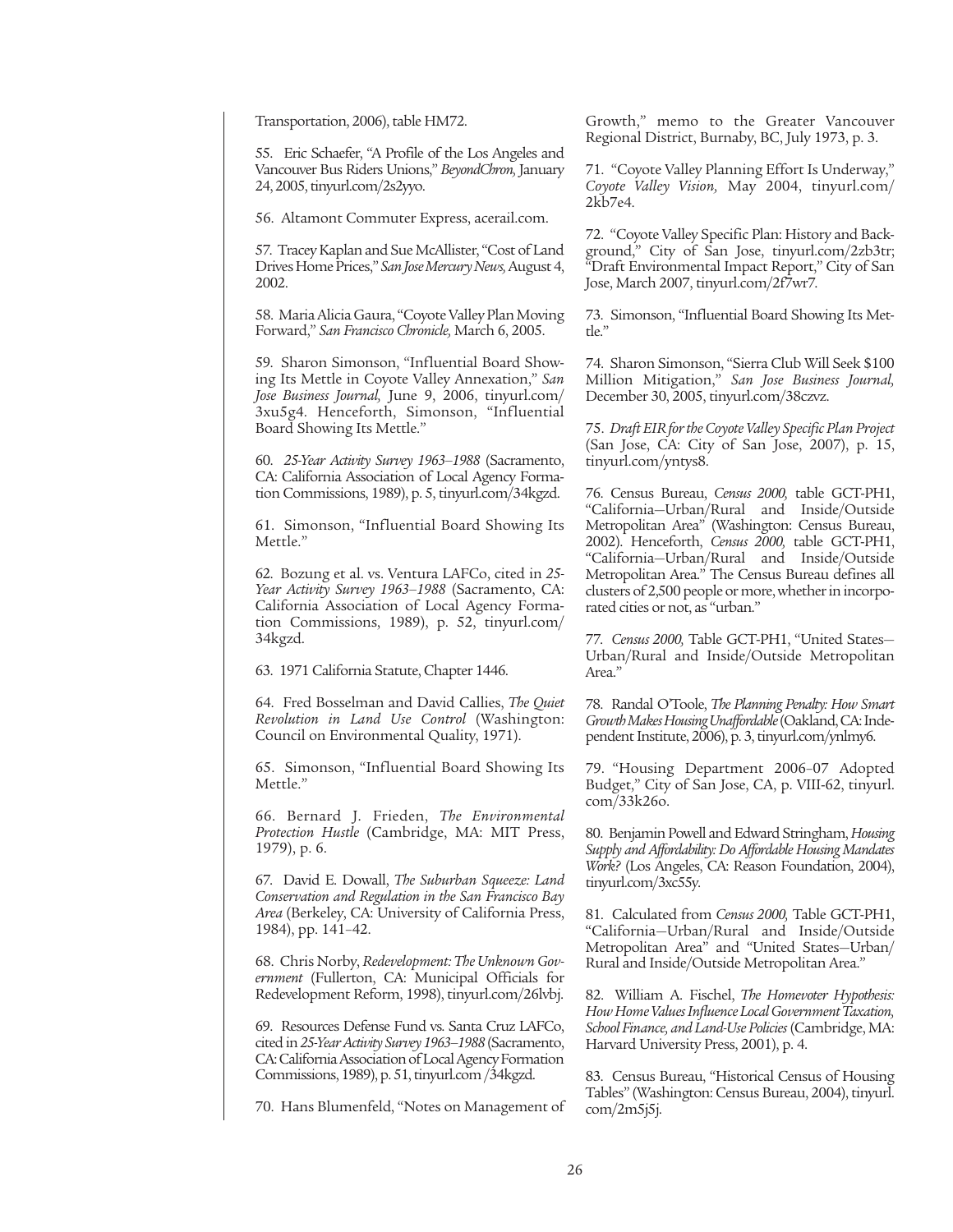84. Andrew Oswald, "Theory of Homes and Jobs," University of Warwick preliminary paper, 1997, tinyurl.com/2pfwvv.

85. Alan W. Evans and Oliver Marc Hartwich, *Unaffordable Housing: Fables and Myths* (London: Policy Exchange, 2005), p. 9, tinyurl.com/ypyooj.

86. Glaeser, p. 1.

87. Office of Federal Housing Enterprise Oversight, *1Q 2007 Manipulable Data for Metropolitan Statistical Areas* (Washington: Department of Commerce, 2007), tinyurl.com/2nhr7z.

*88. 1Q 2007 Manipulable Data for Metropolitan Statistical Areas.*

89. "United States Market Risk Index, First Quarter 2007," *PMI Economic and Real Estate Trends,* Summer 2007, p. 6, tinyurl.com/2h5vzy.

90. Glaeser, p. 1.

91. Eric Schmidt, "The Price of Smart Growth," *Boulder Daily Camera,* May 21, 2006.

92. David Schrank and Tim Lomax, *The 2005 Urban Mobility Report* (College Station: Texas A&M University, 2005), table 1.

93.Schrank and Lomax, table 2.

94. Charles S. McCaleb, *Tracks, Tires and Wires: Public Transportation in California's Santa Clara Valley* (Glendale, CA: Interurban Press, 1981), p. 5.

95. Ibid.*,* p. 22.

96. "Fannie Mae Foundation Homeownership Database," Fannie Mae Foundation, 2003(?), tinyurl. com/2jspn7.

97. Peter Geoffrey Hall, *Cities of Tomorrow: An Intellectual History of Urban Planning and Design in the Twentieth Century* (Cambridge, MA: Blackwell, 2nd edition, 1996), p. 79; Robert Bruegmann, *Sprawl: A Compact History* (Chicago: University of Chicago Press, 2005), p. 116.

98. William T. Bogart, *Don't Call It Sprawl: Metropolitan Structure in the Twenty-First Century* (New York: Cambridge, 2006), p. 7.

99. Census Bureau, *American Community Survey 2005,* table S0802 for urban areas (Washington: Census Bureau, 2006).

100. *American Community Survey 2005,*table S0802 for urban areas.

101. McCaleb, *Tracks, Tires and Wires,* p. 102.

102. Ibid.*,* p. 125.

103. Ridership data provided by Santa Clara Valley Transportation Authority, San Jose, CA.

104. *Guadalupe Corridor Transportation Facility FEIS* (San Jose, CA: Santa Clara County Transit District, 1983), p. 2-50.

105. Federal Transit Administration, *National Transit Database 2001* (Washington: Federal Transit Administration, 2002), table 19.

106. Gary Richards, "South Bay Avoids Worst-Commutes List," *Mercury News,* June 19, 2007.

107. Federal Highway Administration, *Highway Statistics 2005* (Washington, DC 2006), table HM71.

108. Schrank and Lomax.

109. Bureau of Labor Statistics, "Metropolitan Area Employment and Unemployment" (Washington: U.S. Department of Labor), tinyurl.com/yvgsjb.

110. Schrank and Lomax.

111. Census Bureau, *Census* 2000, table GCT-P12, "Employment Status and Commuting to Work, United States—Urbanized Area; and for Puerto Rico" (Washington: Census Bureau, 2002), tinyurl. com/yw7n6l.

112. Federal Transit Administration, *Santa Clara Valley Transit Authority Transit Profile 2000* (Washington: US DOT, 2002); Federal Highway Administration, *Highway Statistics 2000* (Washington: US DOT, 2001), table HM72.

113. VTA, "1996 Measure B Improvement Projects," tinyurl.com/36dv32.

114. VTA, *Valley Transportation Plan 2020* (San Jose, CA: VTA, 2000), pp. 130–33.

115. *Valley Transportation Plan 2020,* p. 97.

116. VTA, "November 7, 2000 Measure A," tinyurl. com/39h25m.

117. *Valley Transportation Plan 2020,* p. 95.

118. Ibid.*,* p. 97.

119. Federal Transit Administration, "Santa Clara County District, System Wide Information," *Santa Clara Valley Transit Authority Transit Profile 1997* (Washington: US DOT, 1998), p. 235, tinyurl.com/3y77pf.

120. Federal Transit Administration, *Santa Clara Valley Transit Authority Transit Profile 2003* (Washington: US DOT, 2004), p.1, tinyurl. com/37dfum.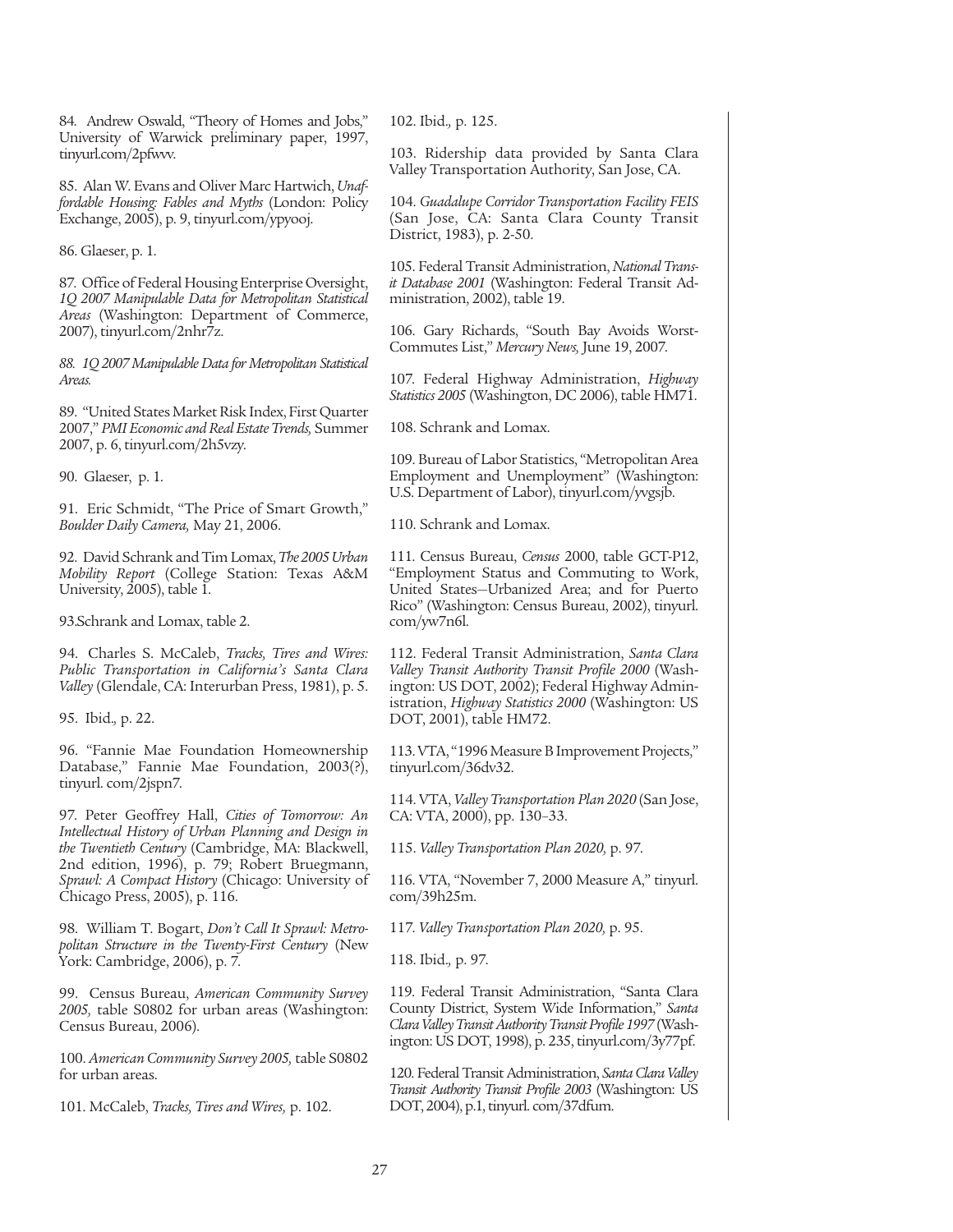121. VTA, *Comprehensive Annual Financial Report,* Fiscal Year 2003 (San Jose, CA: VTA, 2003), tinyurl. com/2wlg5e.

122. Federal Transit Administration, *National Transit Database 2001* (Washington: US DOT, 2002), tables 20 and 28.

123. Bureau of Labor Statistics, "Metropolitan Area Employment and Unemployment."

124. Federal Transit Administration, Santa Clara Valley Transit Authority Transit Profile 2001 (Washington: US DOT, 2002), p. 1, tinyurl.com/328jvv; Federal Transit Administration, Santa Clara Valley Transit Authority Transit Profile 2005 (Washington: US DOT, 2006), p. 1, tinyurl.com 2rjkmw.

125. Timothy Roberts and Andrew F. Hamm, "VTA Selling Land to Meet Payroll," *San Jose Business Journal,* November 22, 2002, tinyurl.com/3daclv.

126. 2003–2004 Santa Clara County Civil Grand Jury, *Inquiry into the Board Structure and Financial Management of the Valley Transportation Authority* (San Jose, CA: Santa Clara County, 2004), pp. 1, 7.

127. 2003–2004 Santa Clara County Civil Grand Jury, p. 1.

128. *BART Extension to Milpitas, San Jose, and Santa Clara DSEIR* (San Jose, CA: VTA, 2007), 4.2–17, tinyurl.com/32qqmj.

129. Gary Richards, "VTA Vote Could Doom BART to SJ," *Mercury News,* December 13, 2006, tinyurl.com/yoe5lp.

130. "2003–2004 Santa Clara County Civil Grand Jury," p. 7.

131. HayGroup, *Santa Clara Valley Transportation Authority Organizational and Financial Assessment* (San Jose, CA: VTA, 2007), p. 4, tinyurl.com/22xd45.

132. Gary Richards, "Interim CFO for VTA to Be Paid \$530,400," *Mercury News,* April 7, 2007.

133. Schrank and Lomax, "The Mobility Data for San Jose, CA," *Mobility Report,* tinyurl.com/2ngbg4.

134. Calculated from "Urban Mobility Study Data," spreadsheet compiled by Texas Transportation Institute, tinyurl.com/rwwqa.

135. Robert Cervero, "Are Induced-Travel Studies Inducing Bad Investments?" *Access* 22 (Spring 2003): 27; tinyurl.com/34nesx.

136. "Report: 98 Percent of U.S. Commuters Favor Public Transportation for Others," *The Onion,* November 29, 2000, tinyurl.com/h8sot.

137. *Review of the RTD FasTracks Plan* (Denver, CO: Denver Regional Council of Governments, 2004), p. 24.

138. Kimley-Horn & Associates, *East Corridor Major Investment Study Final Report* (Denver, CO: Denver Regional Council of Governments, 1997), pp. 37–39.

139. *Bay Area Transportation Blueprint for the 21st Century: Draft Evaluation Report* (Oakland, CA: Metropolitan Transportation Commission, 2000), figure 17.

140. Edward Carpenter, "Transit Advocates Blast SJ BART Funding as Wasteful," *Peninsula Examiner,* February 3, 2007, tinyurl.com/35lc2t.

141. Stuart Cohen, Jeff Hobson, and Seth Schneider, *Widening the Transportation Divide* (Oakland, CA: Transportation Choices Forum, 2000), p. 17, tinyurl.com/2kaa9b.

142. Stuart Cohen, *World Class Transit for the Bay Area* (Oakland, CA: Transportation and Land Use Coalition, 2000), pp. 51–52, tinyurl.com/2ayxmn.

143. Letter from Robert Piper, Sierra Club San Francisco Bay Chapter, to U.S. Representative Ellen Tauscher, July 6, 2004.

144. *Bay Area Transportation Blueprint for the 21st Century: Draft Evaluation Report* (Oakland, CA: Metropolitan Transportation Commission, 2000), figure 17.

145. Bureau of Labor Statistics, "Metropolitan Area Employment and Unemployment: table 3, Employees on Nonfarm Payrolls by State and Metropolitan Area" (Washington: Department of Labor, 2007), tinyurl.com/ 33namt.

146. Steven Greenhut, "The Anti-*Kelo*: A Heavy Government Hand Isn't Necessary for Economic Development," *Wall Street Journal,* April 6, 2006, http://tinyurl.com/jcb9p.

147. *Village of Euclid v. Ambler Realty Co.* 272 U.S. 365 (1926).

148. Robert Nelson, "Privatizing the Neighborhood: A Proposal to Replace Zoning with Private Collective Property Rights to Existing Neighborhoods," *George Mason Law Review* 7, no. 4 (Summer 1999): 827–80.

149. *Bay Area Transportation Blueprint for the 21st Century: Draft Evaluation Report* (Oakland, CA: Metropolitan Transportation Commission, 2000), figure 11, figures 24–26.

150. "Local Leader Guardino's New Gig Could Give BART Plans a Boost," *San Jose Mercury News,* February 14, 2007, tinyurl.com/3dxpju.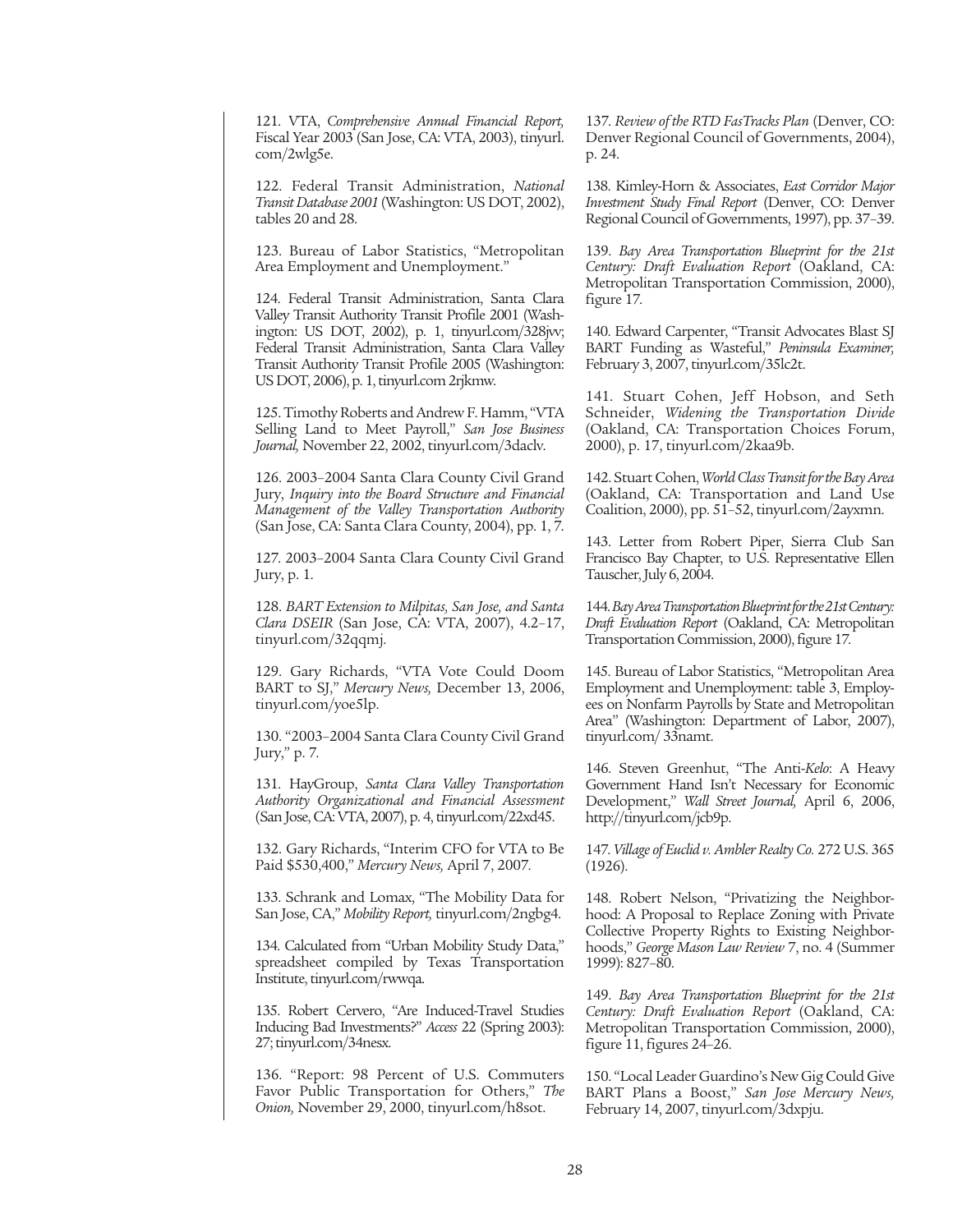#### **OTHER STUDIES IN THE POLICY ANALYSIS SERIES**

- 601. **The Freedom to Spend Your Own Money on Medical Care: A Common Casualty of Universal Coverage** by Kent Masterson Brown (October 15, 2007)
- 600. **Taiwan's Defense Budget: How Taipei's Free Riding Risks War** by Justin Logan and Ted Galen Carpenter (September 12, 2007)
- 599. **End It, Don't Mend It: What to Do with No Child Left Behind** by Neal McCluskey and Andrew J. Coulson (September 5, 2007)
- 598. **Don't Increase Federal Gasoline Taxes—Abolish Them** by Jerry Taylor and Peter Van Doren (August 7, 2007)
- 597. **Medicaid's Soaring Cost: Time to Step on the Brakes** by Jagadeesh Gokhale (July 19, 2007)
- 596. **Debunking Portland: The City That Doesn't Work** by Randal O'Toole (July 9, 2007)
- 595. **The Massachusetts Health Plan: The Good, the Bad, and the Ugly** by David A. Hyman (June 28, 2007)
- 594. **The Myth of the Rational Voter: Why Democracies Choose Bad Policies** by Bryan Caplan (May 29, 2007)
- 593. **Federal Aid to the States: Historical Cause of Government Growth and Bureaucracy** by Chris Edwards (May 22, 2007)
- 592. **The Corporate Welfare State: How the Federal Government Subsidizes U.S. Businesses** by Stephen Slivinski (May 14, 2007)
- 591. **The Perfect Firestorm: Bringing Forest Service Wildfire Costs under Control** by Randal O'Toole (April 30, 2007)
- 590. **In Pursuit of Happiness Research: Is It Reliable? What Does It Imply for Policy?** by Will Wilkinson (April 11, 2007)
- 589. **Energy Alarmism: The Myths That Make Americans Worry about Oil** by Eugene Gholz and Daryl G. Press (April 5, 2007)
- 588. **Escaping the Trap: Why the United States Must Leave Iraq** by Ted Galen Carpenter (February 14, 2007)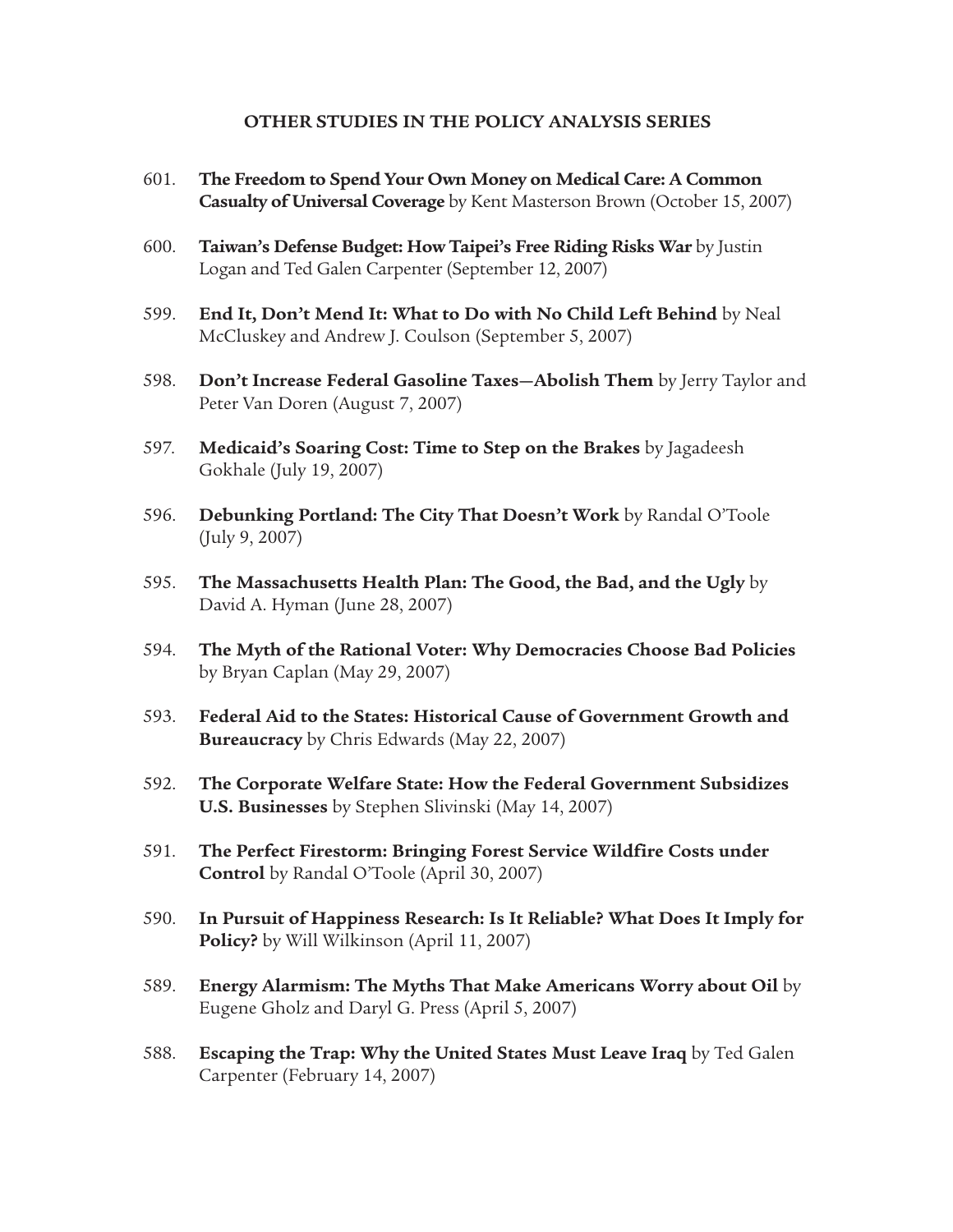- 587. **Why We Fight: How Public Schools Cause Social Conflict** by Neal McCluskey (January 23, 2007)
- 586. **Has U.S. Income Inequality** *Really* **Increased?** by Alan Reynolds (January 8, 2007)
- 585. **The Cato Education Market Index** by Andrew J. Coulson with advisers James Gwartney, Neal McCluskey, John Merrifield, David Salisbury, and Richard Vedder (December 14, 2006)
- 584. **Effective Counterterrorism and the Limited Role of Predictive Data Mining** by Jeff Jonas and Jim Harper (December 11, 2006)
- 583. **The Bottom Line on Iran: The Costs and Benefits of Preventive War versus Deterrence** by Justin Logan (December 4, 2006)
- 582. **Suicide Terrorism and Democracy: What We've Learned Since 9/11** by Robert A. Pape (November 1, 2006)
- 581. **Fiscal Policy Report Card on America's Governors: 2006** by Stephen Slivinski (October 24, 2006)
- 580. **The Libertarian Vote** by David Boaz and David Kirby (October 18, 2006)
- 579. **Giving Kids the Chaff: How to Find and Keep the Teachers We Need** by Marie Gryphon (September 25, 2006)
- 578. **Iran's Nuclear Program: America's Policy Options** by Ted Galen Carpenter (September 20, 2006)
- 577. **The American Way of War: Cultural Barriers to Successful Counterinsurgency** by Jeffrey Record (September 1, 2006)
- 576. **Is the Sky** *Really* **Falling? A Review of Recent Global Warming Scare Stories** by Patrick J. Michaels (August 23, 2006)
- 575. **Property Rights in Spectrum: The Difficult Policy Choices Ahead** by Dale Hatfield and Phil Weiser (August 17, 2006)
- 574. **Budgeting in Neverland: Irrational Policymaking in the U.S. Congress and What Can Be Done about It** by James L. Payne (July 26, 2006)
- 573. **Flirting with Disaster: The Inherent Problems with FEMA** by Russell S. Sobel and Peter T. Leeson (July 19, 2006)
- 572. **Vertical Integration and the Restructuring of the U.S. Electricity Industry** by Robert J. Michaels (July 13, 2006)
- 571. **Reappraising Nuclear Security Strategy** by Rensselaer Lee (June 14, 2006)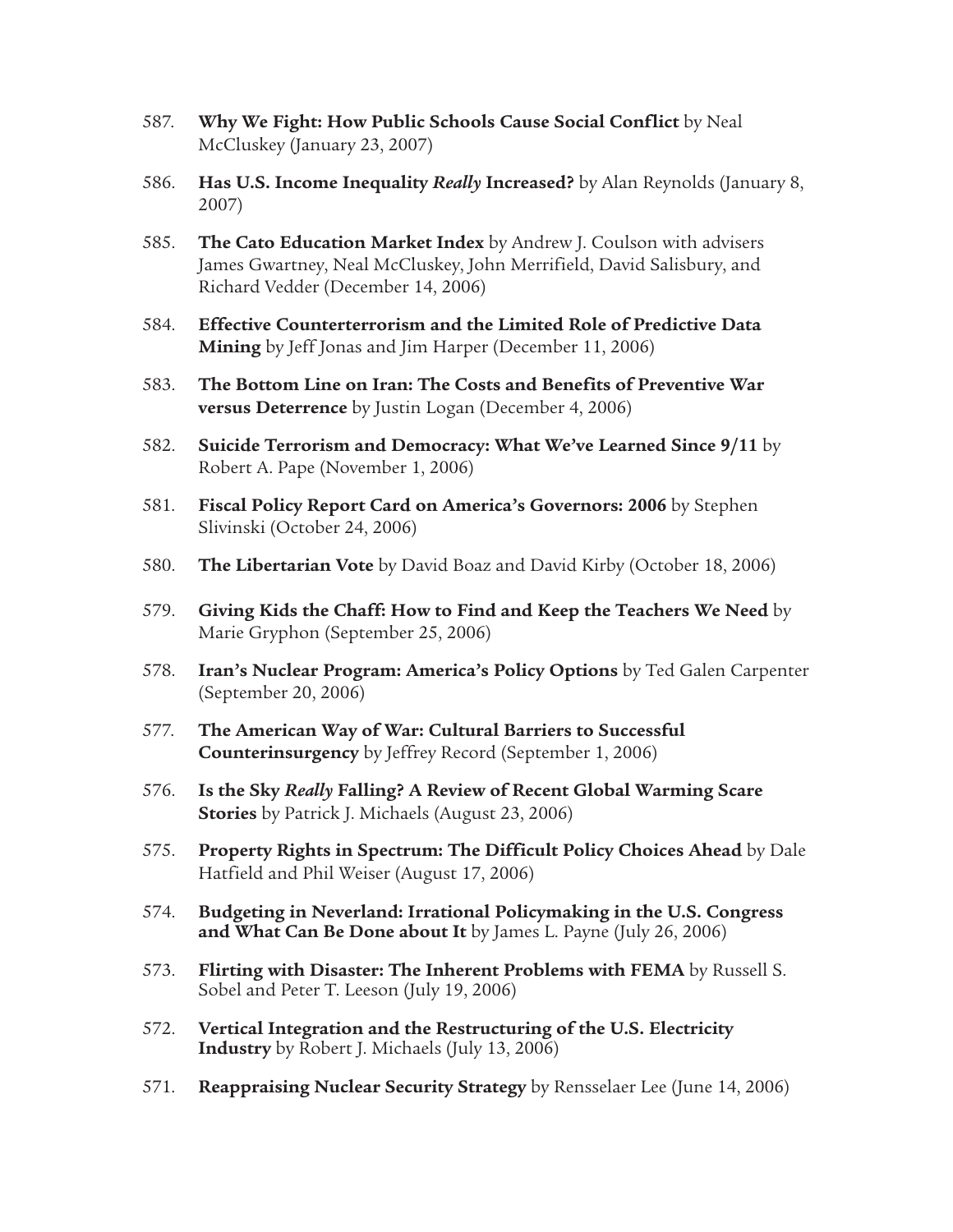- 570. **The Federal Marriage Amendment: Unnecessary, Anti-Federalist, and Anti-Democratic** by Dale Carpenter (June 1, 2006)
- 569. **Health Savings Accounts: Do the Critics Have a Point?** by Michael F. Cannon (May 30, 2006)
- 568. **A Seismic Shift: How Canada's Supreme Court Sparked a Patients' Rights Revolution** by Jacques Chaoulli (May 8, 2006)
- 567. **Amateur-to-Amateur: The Rise of a New Creative Culture** by F. Gregory Lastowka and Dan Hunter (April 26, 2006)
- 566. **Two Normal Countries: Rethinking the U.S.-Japan Strategic Relationship** by Christopher Preble (April 18, 2006)
- 565. **Individual Mandates for Health Insurance: Slippery Slope to National Health Care** by Michael Tanner (April 5, 2006)
- 564. **Circumventing Competition: The Perverse Consequences of the Digital Millennium Copyright Act** by Timothy B. Lee (March 21, 2006)
- 563. **Against the New Paternalism: Internalities and the Economics of Self-Control** by Glen Whitman (February 22, 2006)
- 562. **KidSave: Real Problem, Wrong Solution** by Jagadeesh Gokhale and Michael Tanner (January 24, 2006)
- 561. **Economic Amnesia: The Case against Oil Price Controls and Windfall Profit Taxes** by Jerry Taylor and Peter Van Doren (January 12, 2006)
- 560. **Failed States and Flawed Logic: The Case against a Standing Nation-Building Office** by Justin Logan and Christopher Preble (January 11, 2006)
- 559. **A Desire Named Streetcar: How Federal Subsidies Encourage Wasteful Local Transit Systems** by Randal O'Toole (January 5, 2006)
- 558. **The Birth of the Property Rights Movement** by Steven J. Eagle (December 15, 2005)
- 557. **Trade Liberalization and Poverty Reduction in Sub-Saharan Africa** by Marian L. Tupy (December 6, 2005)
- 556. **Avoiding Medicare's Pharmaceutical Trap** by Doug Bandow (November 30, 2005)
- 555. **The Case against the Strategic Petroleum Reserve** by Jerry Taylor and Peter Van Doren (November 21, 2005)